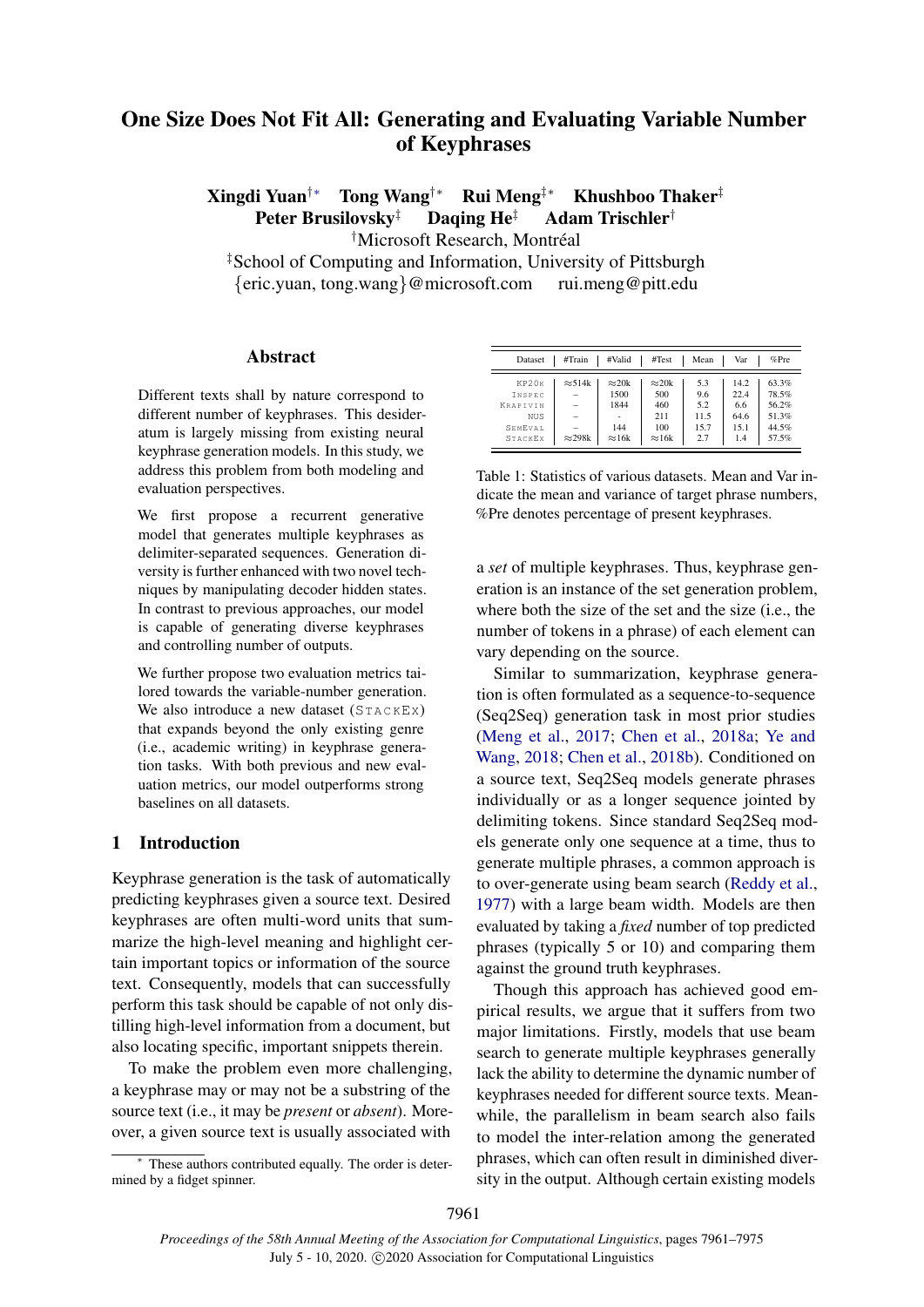take output diversity into consideration during training [\(Chen et al.,](#page-8-0) [2018a;](#page-8-0) [Ye and Wang,](#page-9-1) [2018\)](#page-9-1), the effort is significantly undermined during decoding due to the reliance on over-generation and phrase ranking with beam search.

Secondly, the current evaluation setup is rather problematic, since existing studies attempt to match a fixed number of outputs against a variable number of ground truth keyphrases. Empirically, the number of keyphrases can vary drastically for different source texts, depending on a plethora of factors including the length or genre of the text, the granularity of keyphrase annotation, etc. For the several commonly used keyphrase generation datasets, for example, the average number of keyphrases per data point can range from 5.3 to 15.7, with variances sometimes as large as 64.6 (Table [1\)](#page-0-0). Therefore, using an arbitrary, fixed number  $k$  to evaluate entire datasets is not appropriate. In fact, under this evaluation setup, the F1 score for the oracle model on the KP20K dataset is 0.858 for  $k = 5$  and 0.626 for  $k = 10$ , which apparently poses serious normalization issues as evaluation metrics.

To overcome these problems, we propose novel decoding strategies and evaluation metrics for the keyphrase generation task. The main contributions of this work are as follows:

- 1. We propose a Seq2Seq based keyphrase generation model capable of generating diverse keyphrases and controlling number of outputs.
- 2. We propose new metrics based on commonly used  $F_1$  score under the hypothesis of *variable-size* outputs from models, which results in improved empirical characteristics over previous metrics based on a fixed k.
- 3. An additional contribution of our study is the introduction of a new dataset for keyphrase generation: ST A C KEX.

With its marked difference in genre, we expect the dataset to bring added heterogeneity to keyphrase generation evaluation.

# 2 Related Work

# 2.1 Keyphrase Extraction and Generation

Traditional keyphrase extraction has been studied extensively in past decades. In most existing literature, keyphrase extraction has been formulated as a two-step process. First, lexical features such as part-of-speech tags are used to determine a list

of phrase candidates by heuristic methods [\(Witten](#page-9-3) [et al.,](#page-9-3) [1999;](#page-9-3) [Liu et al.,](#page-9-4) [2011;](#page-9-4) [Wang et al.,](#page-9-5) [2016;](#page-9-5) [Yang et al.,](#page-9-6) [2017\)](#page-9-6). Second, a ranking algorithm is adopted to rank the candidate list and the top ranked candidates are selected as keyphrases. A wide variety of methods were applied for ranking, such as bagged decision trees [\(Medelyan et al.,](#page-9-7) [2009;](#page-9-7) [Lopez and Romary,](#page-9-8) [2010\)](#page-9-8), Multi-Layer Perceptron, Support Vector Machine [\(Lopez and Ro](#page-9-8)[mary,](#page-9-8) [2010\)](#page-9-8) and PageRank [\(Mihalcea and Tarau,](#page-9-9) [2004;](#page-9-9) [Le et al.,](#page-9-10) [2016;](#page-9-10) [Wan and Xiao,](#page-9-11) [2008\)](#page-9-11). Recently, [Zhang et al.](#page-9-12) [\(2016\)](#page-9-12); [Luan et al.](#page-9-13) [\(2017\)](#page-9-13); [Gol](#page-8-2)[lapalli et al.](#page-8-2) [\(2017\)](#page-8-2) used sequence labeling models to extract keyphrases from text; [Subramanian et al.](#page-9-14) [\(2017\)](#page-9-14) used Pointer Networks to point to the start and end positions of keyphrases in a source text; [Sun et al.](#page-9-15) [\(2019\)](#page-9-15) leveraged graph neural networks to extract keyphrases.

The main drawback of keyphrase extraction is that sometimes keyphrases are absent from the source text, thus an extractive model will fail predicting those keyphrases. [Meng et al.](#page-9-0) [\(2017\)](#page-9-0) first proposed the CopyRNN, a neural model that both generates words from vocabulary and points to words from the source text. Based on the Copy-RNN architecture, [Chen et al.](#page-8-0) [\(2018a\)](#page-8-0); [Zhao and](#page-9-16) [Zhang](#page-9-16) [\(2019\)](#page-9-16) leveraged attention to help reducing duplication and improving coverage. [Ye and Wang](#page-9-1) [\(2018\)](#page-9-1) proposed semi-supervised methods by leveraging both labeled and unlabeled data for training. [Chen et al.](#page-8-1) [\(2018b\)](#page-8-1); [Ye and Wang](#page-9-1) [\(2018\)](#page-9-1) proposed to use structure information (e.g., title of source text) to improve keyphrase generation performance. [Chan et al.](#page-8-3) [\(2019\)](#page-8-3) introduced RL to the keyphrase generation task. [Chen et al.](#page-8-4) [\(2019a\)](#page-8-4) retrieved similar documents from training data to help producing more accurate keyphrases.

## 2.2 Sequence to Sequence Generation

Sequence to Sequence (Seq2Seq) learning was first introduced by [Sutskever et al.](#page-9-17) [\(2014\)](#page-9-17); together with the soft attention mechanism of [\(Bahdanau](#page-8-5) [et al.,](#page-8-5) [2014\)](#page-8-5), it has been widely used in natural language generation tasks. Gülcehre et al.  $(2016)$ ; [Gu et al.](#page-8-7) [\(2016\)](#page-8-7) used a mixture of generation and pointing to overcome the problem of large vocabulary size. [Paulus et al.](#page-9-18) [\(2017\)](#page-9-18); [Zhou et al.](#page-9-19) [\(2017\)](#page-9-19) applied Seq2Seq models on summary generation tasks, while [Du et al.](#page-8-8) [\(2017\)](#page-8-8); [Yuan et al.](#page-9-20) [\(2017\)](#page-9-20) generated questions conditioned on documents and answers from machine comprehension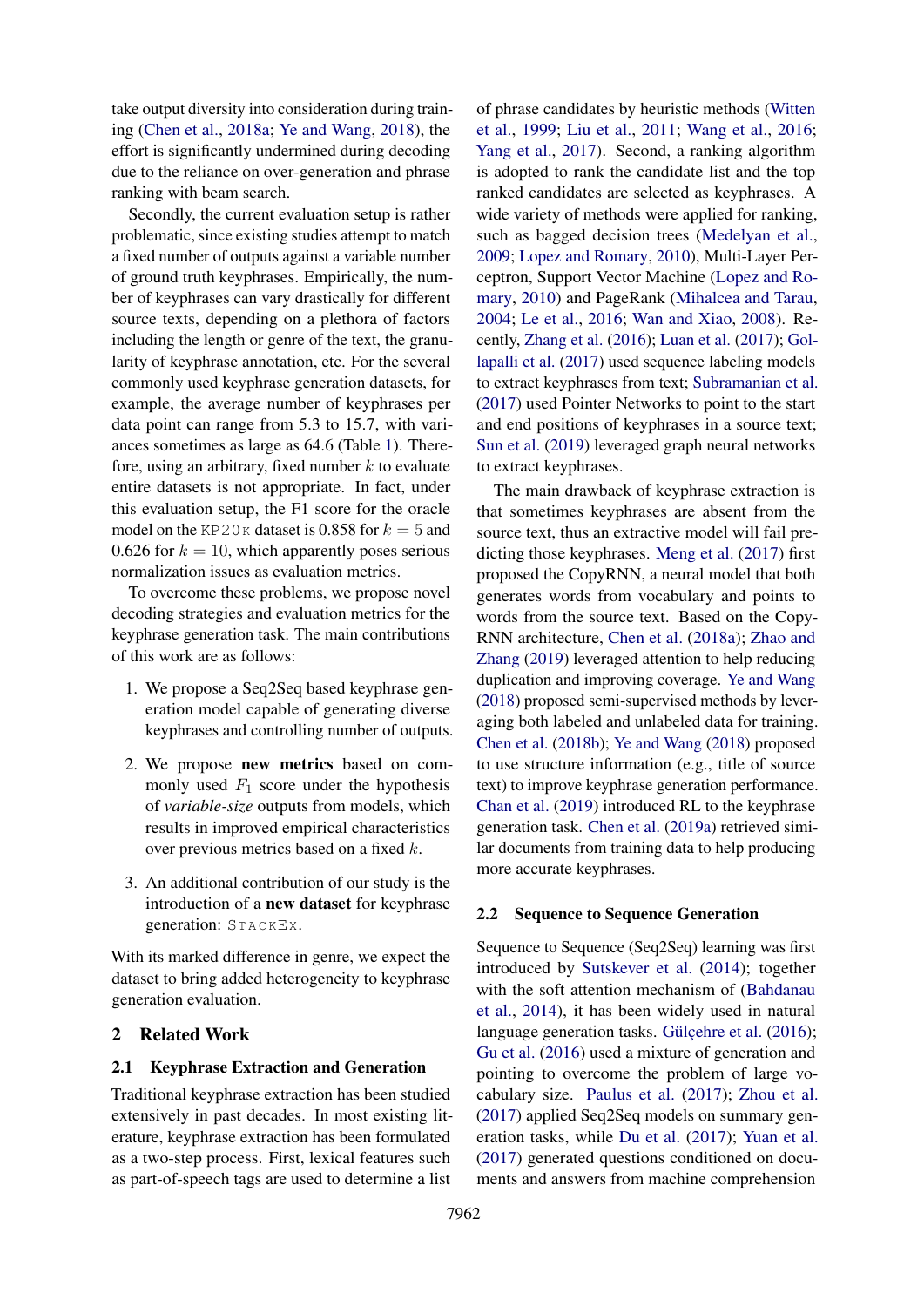datasets. Seq2Seq was also applied on neural sentence simplification [\(Zhang and Lapata,](#page-9-21) [2017\)](#page-9-21) and paraphrase generation tasks [\(Xu et al.,](#page-9-22) [2018\)](#page-9-22).

# <span id="page-2-1"></span>3 Model Architecture

Given a piece of source text, our objective is to generate a variable number of multi-word phrases. To this end, we opt for the sequence-to-sequence (Seq2Seq) [\(Sutskever et al.,](#page-9-17) [2014\)](#page-9-17) framework as the basis of our model, combined with attention and pointer softmax mechanisms in the decoder.

Since each data example contains one source text sequence and multiple target phrase sequences (dubbed ON E2MA N Y, and each sequence can be of multi-word), two paradigms can be adopted for training Seq2Seq models. The first one [\(Meng](#page-9-0) [et al.,](#page-9-0) [2017\)](#page-9-0) is to divide each  $\text{OnE2MANY}$  data example into multiple  $\textcircled{ONE2ONE}}$  examples, and the resulting models (e.g., CopyRNN) can generate one phrase at once and must rely on beam search technique to produce more unique phrases.

To enable models to generate multiple phrases and control the number to output, we propose the second training paradigm  $ONEZSEQ$ , in which we concatenate multiple phrases into a single sequence with a delimiter  $\langle$  sep), and this concatenated sequence is then used as the target for sequence generation during training. An overview of the model's structure is shown in Figure  $1<sup>1</sup>$  $1<sup>1</sup>$ 

#### Notations

In the following subsections, we use  $w$  to denote input text tokens,  $x$  to denote token embeddings,  $h$  to denote hidden states, and  $y$  to denote output text tokens. Superscripts denote time-steps in a sequence, and subscripts e and d indicate whether a variable resides in the encoder or the decoder of the model, respectively. The absence of a superscript indicates multiplicity in the time dimension. L refers to a linear transformation and  $L^f$  refers to it followed by a non-linear activation function  $f$ . Angled brackets,  $\langle \rangle$ , denote concatenation.

#### 3.1 Sequence to Sequence Generation

We develop our model based on the standard Seq2Seq [\(Sutskever et al.,](#page-9-17) [2014\)](#page-9-17) model with attention mechanism [\(Bahdanau et al.,](#page-8-5) [2014\)](#page-8-5) and pointer softmax (Gülçehre et al., [2016\)](#page-8-6). Due to

space limit, we describe this basic Seq2Seq model in Appendix [A.](#page-10-0)

#### 3.2 Mechanisms for Diverse Generation

There are usually multiple keyphrases for a given source text because each keyphrase represents certain aspects of the text. Therefore keyphrase diversity is desired for the keyphrase generation. Most previous keyphrase generation models generate multiple phrases by over-generation, which is highly prone to generate similar phrases due to the nature of beam search. Given our objective to generate variable numbers of keyphrases, we need to adopt new strategies for achieving better diversity in the output.

Recall that we represent variable numbers of keyphrases as delimiter-separated sequences. One particular issue we observed during error analysis is that the model tends to produce identical tokens following the delimiter token. For example, suppose a target sequence contains  $n$  delimiter tokens at time-steps  $t_1, \ldots, t_n$ . During training, the model is rewarded for generating the same delimiter token at these time-steps, which presumably introduces much homogeneity in the corresponding decoder states  $h_d^{t_1}, \ldots, h_d^{t_n}$ . When these states are subsequently used as inputs at the time-steps immediately following the delimiter, the decoder naturally produces highly similar distributions over the following tokens, resulting in identical tokens being decoded. To alleviate this problem, we propose two plug-in components for the sequential generation model.

#### 3.2.1 Semantic Coverage

We propose a mechanism called *semantic coverage* that focuses on the semantic representations of generated phrases. Specifically, we introduce another uni-directional recurrent model GRU<sub>SC</sub> (dubbed *target encoder*) which encodes decoder-generated tokens  $y^{\tau}$ , where  $\tau \in [0, t)$ , into hidden states  $h_{\text{SC}}^{t}$ . This state is then taken as an extra input to the decoder GRU, modifying equation of the decoder GRU to:

$$
h_d^t = \text{GRU}_d(\langle x_d^t, h_{\text{SC}}^t \rangle, h_d^{t-1}).\tag{1}
$$

If the target encoder were to be updated with the training signal from generation (i.e., backpropagating error from the decoder GRU to the target encoder), the resulting decoder is essentially a 2-layer GRU with residual connections. Instead, inspired

<span id="page-2-0"></span><sup>&</sup>lt;sup>1</sup>We release the code, datasets and model outputs for reproducing our results in [https://github.com/memray/](https://github.com/memray/OpenNMT-kpg-release) [OpenNMT-kpg-release](https://github.com/memray/OpenNMT-kpg-release).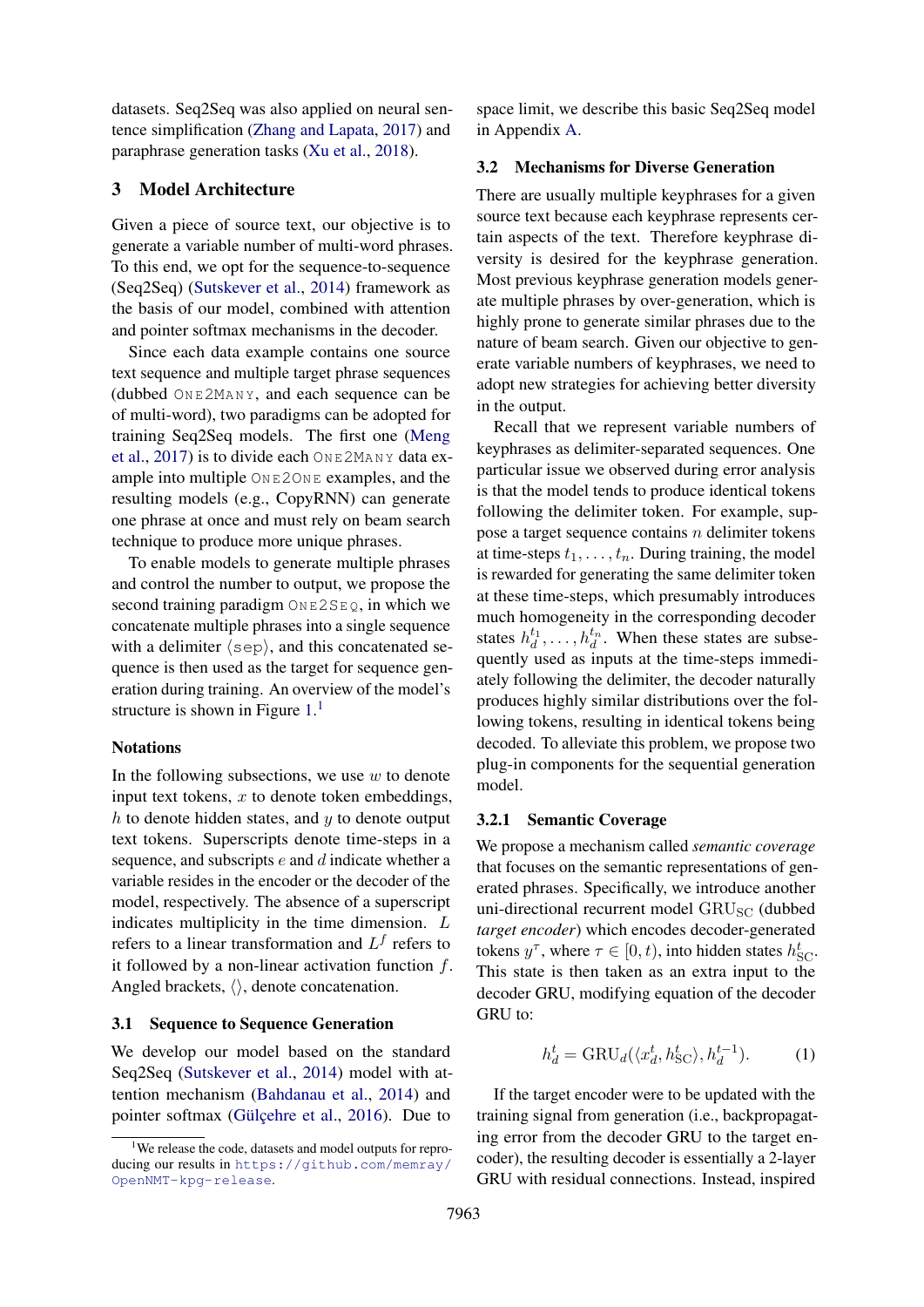<span id="page-3-0"></span>

Figure 1: The architecture of the proposed model for improving keyphrase diversity. A represents last states of a bi-directional source encoder;  $B$  represents the last state of target encoder;  $C$  indicates decoder states where target tokens are either delimiters or end-of-sentence tokens. During orthogonal regularization, all C states are used; during target encoder training, we maximize mutual information between states A with B. Red dash arrow indicates a detached path, i.e., no back-propagation through such path.

by previous representation learning works [\(Lo](#page-9-23)[geswaran and Lee,](#page-9-23) [2018;](#page-9-23) [van den Oord et al.,](#page-9-24) [2018;](#page-9-24) [Hjelm et al.,](#page-8-9) [2018\)](#page-8-9), we train the target encoder in an self-supervised fashion (Figure [1\)](#page-3-0). Specifically, due to the autoregressive nature of the RNN-based decoder, we follow Contrastive Predictive Coding (CPC) [\(van den Oord et al.,](#page-9-24) [2018\)](#page-9-24), where a Noise-Contrastive Estimation(NCE) loss is used to maximize a lower bound on mutual information. That is, we extract target encoder's final hidden state vector  $h_{\text{SC}}^M$ , where M is the length of target sequence, and use it as a general representation of the target phrases. We train by maximizing the mutual information between these phrase representations and the final state of the source encoder  $h_e^T$  as follows. For each phrase representation vector  $h_{\rm SC}^M$ , we take the encodings  $H_e^T = \{h_{e,1}^T, \dots, h_{e,N}^T\}$  of N different source texts, where  $h_{e,true}^T$  is the encoder representation for the current source text, and the remaining  $N - 1$  are negative samples (sampled at random) from the training data. The target encoder is trained to minimize the classification loss:

$$
\mathcal{L}_{SC} = -\log \frac{g(h_{e,true}^T, h_{SC}^M)}{\sum_{i \in [1, N]} g(h_{e,i}^T, h_{SC}^M)},
$$
  

$$
g(h_a, h_b) = \exp(h_a^T B h_b)
$$
 (2)

where  $B$  is bi-linear transformation.

The motivation here is to constrain the overall representation of generated keyphrase to be semantically close to the overall meaning of the source text. With such representations as input to the decoder, the semantic coverage mechanism can potentially help to provide useful keyphrase information and guide generation.

### 3.2.2 Orthogonal Regularization

We also propose orthogonal regularization, which explicitly encourages the delimiter-generating decoder states to be different from each other. This is inspired by [Bousmalis et al.](#page-8-10) [\(2016\)](#page-8-10), who use orthogonal regularization to encourage representations across domains to be as distinct as possible. Specifically, we stack the decoder hidden states corresponding to delimiters together to form matrix  $H = \langle h_d^{t_1}, \dots, h_d^{t_n} \rangle$  and use the following equation as the orthogonal regularization loss:

$$
\mathcal{L}_{\text{OR}} = \left\| H^{\top} H \odot (\mathbf{1} - I_n) \right\|_2, \quad (3)
$$

where  $H^{\top}$  is the matrix transpose of H,  $I_n$  is the identity matrix of rank  $n$ ,  $\odot$  indicates element wise multiplication,  $||M||_2$  indicates  $L^2$  norm of each element in a matrix  $M$ . This loss function prefers orthogonality among the hidden states  $h_d^{t_1}, \ldots, h_d^{t_n}$ and thus improves diversity in the tokens following the delimiters.

#### <span id="page-3-2"></span>3.2.3 Training Loss

We adopt the widely used negative log-likelihood loss in our sequence generation model, denoted as  $\mathcal{L}_{\text{NLL}}$ . The overall loss we use for optimization is:

<span id="page-3-3"></span>
$$
\mathcal{L} = \mathcal{L}_{\text{NLL}} + \lambda_{\text{OR}} \cdot \mathcal{L}_{\text{OR}} + \lambda_{\text{SC}} \cdot \mathcal{L}_{\text{SC}}, \qquad (4)
$$

where  $\lambda$ <sub>OR</sub> and  $\lambda$ <sub>SC</sub> are hyper-parameters.

### <span id="page-3-1"></span>3.3 Decoding Strategies

According to different task requirements, various decoding methods can be applied to generate the target sequence y. Prior studies [Meng et al.](#page-9-0) [\(2017\)](#page-9-0); [Yang et al.](#page-9-6) [\(2017\)](#page-9-6) focus more on generating excessive number of phrases by leveraging beam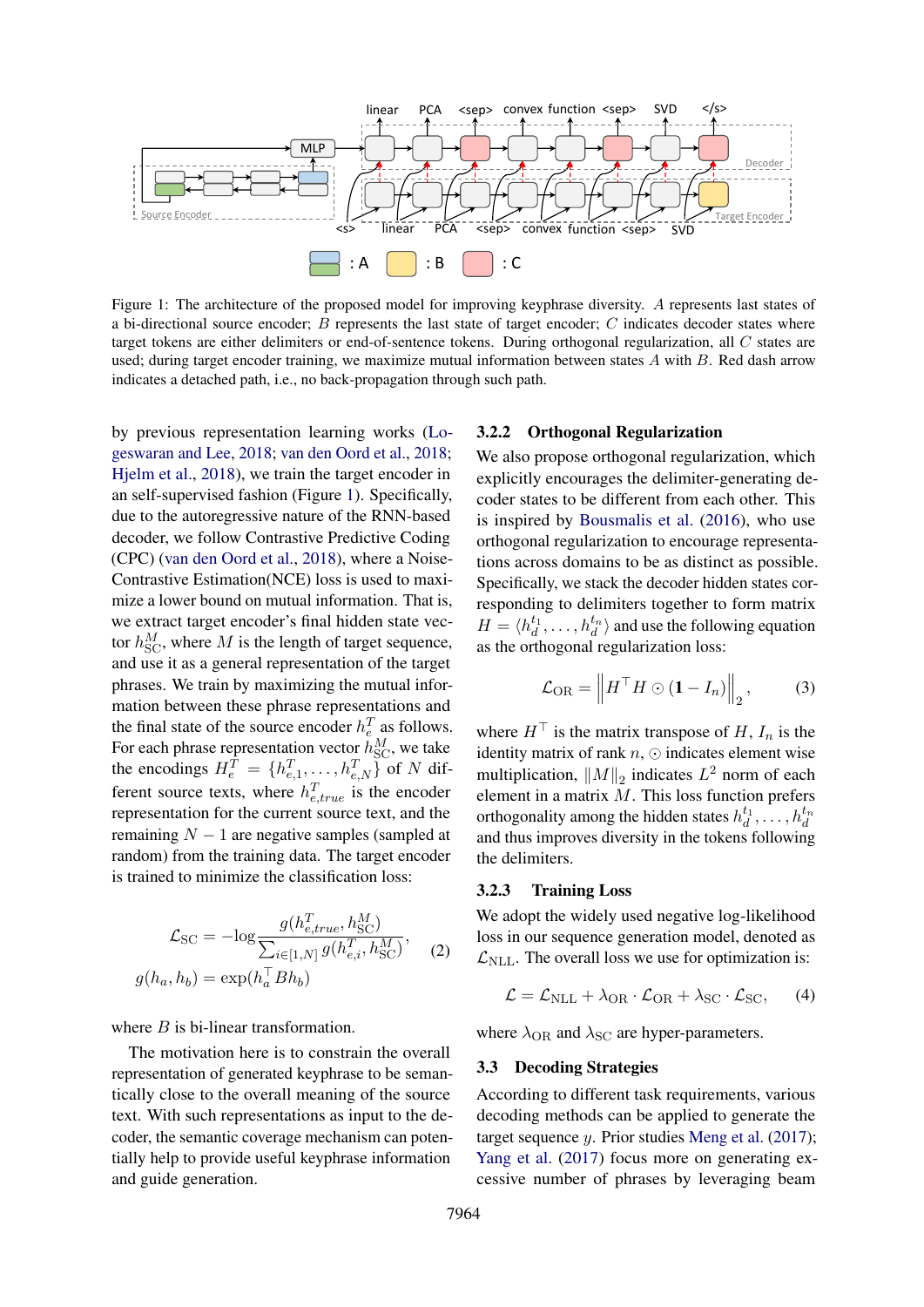search to proliferate the output phrases. In contrast, models trained under  $ONEZSEO$  paradigm are capable of determining the proper number of phrases to output. In light of previous research in psychology [\(Van Zandt and Townsend,](#page-9-25) [1993;](#page-9-25) [Forster and Bednall,](#page-8-11) [1976\)](#page-8-11), we name these two decoding/search strategies as Exhaustive Decoding and Self-terminating Decoding, respectively, due to their resemblance to the way humans behave in serial memory tasks. Simply speaking, the major difference lies in whether a model is capable of controlling the number of phrases to output. We describe the detailed decoding strategies used in this study as follows:

#### 3.3.1 Exhaustive Decoding

As traditional keyphrase tasks evaluate models with a fixed number of top-ranked predictions (say Fscore @5 and @10), existing keyphrase generation studies have to over-generate phrases by means of beam search (commonly with a large beam size, e.g., 150 and 200 in [\(Chen et al.,](#page-8-1) [2018b;](#page-8-1) [Meng et al.,](#page-9-0) [2017\)](#page-9-0), respectively), a heuristic search algorithm that returns  $K$  approximate optimal sequences. For the ON E2ON E setting, each returned sequence is a unique phrase itself. But for ONE2SEQ, each produced sequence contains several phrases and additional processes [\(Ye and Wang,](#page-9-1) [2018\)](#page-9-1) are needed to obtain the final unique (ordered) phrase list.

It is worth noting that the time complexity of beam search is  $O(Bm)$ , where B is the beam width, and  $m$  is the maximum length of generated sequences. Therefore the exhaustive decoding is generally very computationally expensive, especially for  $\text{On} E2SEQ$  setting where m is much larger than in  $ONE2ONE$ . It is also wasteful as we observe that less than 5% of phrases generated by  $ONE2SEQ$  models are unique.

#### 3.3.2 Self-terminating Decoding

An innate characteristic of keyphrase tasks is that the number of keyphrases varies depending on the document and dataset genre, therefore dynamically outputting a variable number of phrases is a desirable property for keyphrase generation models <sup>[2](#page-4-0)</sup>. Since our model is trained to generate a variable number of phrases as a single sequence joined by delimiters, we can obtain multiple phrases by simply decoding a single sequence for each given

source text. The resulting model thus implicitly performs the additional task of dynamically estimating the proper size of the target phrase set: once the model believes that an adequate number of phrases have been generated, it outputs a special token  $\langle$ /s $>$  to terminate the decoding process.

One notable attribute of the self-terminating decoding strategy is that, by generating a set of phrases in a single sequence, the model conditions its current generation on all previously generated phrases. Compared to the exhaustive strategy (i.e., phrases being generated independently by beam search in parallel), our model can model the dependency among its output in a more explicit fashion. Additionally, since multiple phrases are decoded as a single sequence, decoding can be performed more efficiently than exhaustive decoding by conducting greedy search or beam search on only the top-scored sequence.

#### <span id="page-4-1"></span>4 Evaluating Keyphrase Generation

Formally, given a source text, suppose that a model predicts a list of unique keyphrases  $\hat{y}$  =  $(\hat{y}_1, \ldots, \hat{y}_m)$  ordered by the quality of the predictions  $\hat{y}_i$ , and that the ground truth keyphrases for the given source text is the oracle set  $Y$ . When only the top k predictions  $\hat{y}_{:k} = (\hat{y}_1, \dots, \hat{y}_{\min(k,m)})$  are used for evaluation, *precision*, *recall*, and *F*<sup>1</sup> score are consequently conditioned on  $k$  and defined as:

$$
P@k = \frac{|\hat{\mathcal{Y}}_{:k} \cap \mathcal{Y}|}{|\hat{\mathcal{Y}}_{:k}|}, \qquad R@k = \frac{|\hat{\mathcal{Y}}_{:k} \cap \mathcal{Y}|}{|\mathcal{Y}|},
$$

$$
\mathbf{F}_1@k = \frac{2*P@k*R@k}{P@k+R@k}.
$$
(5)

As discussed in Section [1,](#page-0-1) the number of generated keyphrases used for evaluation can have a critical impact on the quality of the resulting evaluation metrics. Here we compare three choices of k and the implications on keyphrase evaluation for each choice:

•  $\mathbf{F}_1 \mathbf{\emptyset} k$ : where k is a pre-defined constant (usually 5 or 10). Due to the high variance of the number of ground truth keyphrases, it is often that  $|\hat{\mathcal{Y}}_{:k}| \leq k < |\mathcal{Y}|$ , and thus  $R@k$  — and in turn  $F_1@k$  — of an oracle model can be smaller than 1. This undesirable property is unfortunately prevalent in the evaluation metrics adopted by all existing keyphrase generation studies to our knowledge.

A simple remedy is to set  $k$  as a variable number which is specific to each data example. Here we define two new metrics:

<span id="page-4-0"></span><sup>&</sup>lt;sup>2</sup>Note this is fundamentally different from other NLG tasks. In specific, the number of keyphrases is variable, the length of each keyphrase is also variable.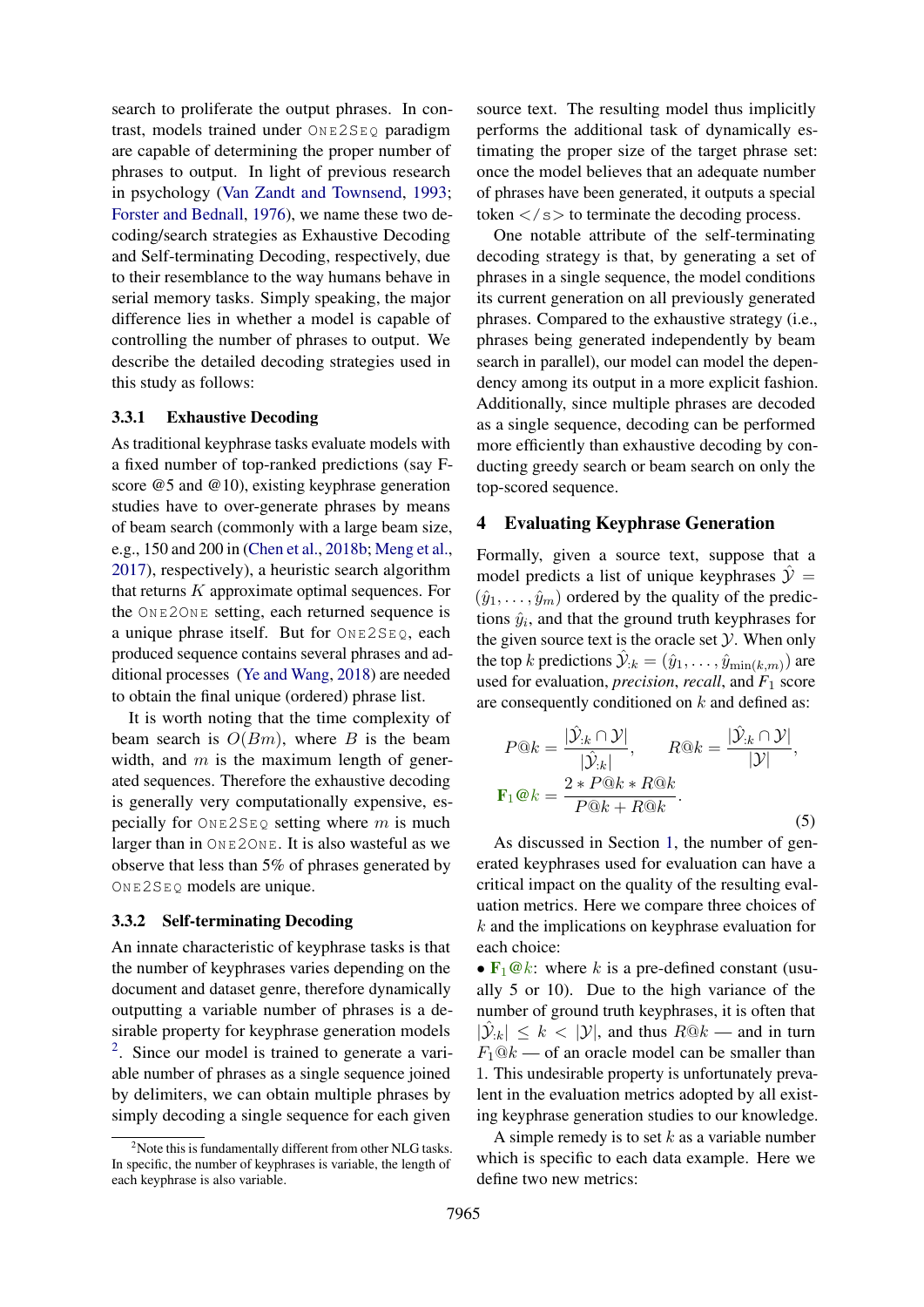<span id="page-5-1"></span>

|                                                             |      | Kp20K      |                          |      | <b>Inspec</b>             |                          |      | Krapivin   |          |      | <b>NUS</b> |          |      | <b>SemEval</b> |          |
|-------------------------------------------------------------|------|------------|--------------------------|------|---------------------------|--------------------------|------|------------|----------|------|------------|----------|------|----------------|----------|
| Model                                                       | @5   | <b>@10</b> | @O                       | @5   | <b>@10</b>                | @O                       | @5   | <b>@10</b> | @O       | @5   | <b>@10</b> | @O       | @5   | <b>@10</b>     | $\omega$ |
|                                                             |      |            |                          |      | <b>Abstractive Neural</b> |                          |      |            |          |      |            |          |      |                |          |
| CopyRNN (Meng et al.)                                       | 32.8 | 25.5       | $\overline{\phantom{0}}$ | 29.2 | 33.6                      | $\overline{\phantom{0}}$ | 30.2 | 25.2       | $\equiv$ | 34.2 | 31.7       | $\equiv$ | 29.1 | 29.6           |          |
| CopyRNN*                                                    | 31.7 | 27.3       | 33.5                     | 24.4 | 28.9                      | 29.0                     | 30.5 | 26.6       | 32.5     | 37.6 | 35.2       | 40.6     | 31.8 | 31.8           | 31.7     |
| CorrRNN (Chen et al.)                                       |      |            | ٠                        |      |                           | $\overline{\phantom{a}}$ | 31.8 | 27.8       | ÷        | 35.8 | 33.0       | $\sim$   | 32.0 | 32.0           |          |
| ParaNetT +CoAtt (Zhao and Zhang)                            | 36.0 | 28.9       | $\sim$                   | 29.6 | 35.7                      | $\sim$                   | 32.9 | 28.2       | ÷        | 36.0 | 35.0       | $\sim$   | 31.1 | 31.2           |          |
| catSeqTG-2RF1 <sup><math>\dagger</math></sup> (Chan et al.) | 32.1 |            | 35.7                     | 25.3 | ä,                        | 28.0                     | 30.0 | ä,         | 34.8     | 37.5 | $\sim$     | 25.5     | 28.7 | ä,             | 29.8     |
| $KG-KE-KR-M^{\dagger}$ (Chen et al.)                        | 31.7 | 28.2       | 38.8                     | 25.7 | 28.4                      | 31.4                     | 27.2 | 25.0       | 31.7     | 28.9 | 28.6       | 38.4     | 20.2 | 22.3           | 30.3     |
| $\text{Catseq}$ (Ours)                                      | 31.4 | 27.3       | 31.9                     | 29.0 | 30.0                      | 30.7                     | 30.7 | 27.4       | 32.4     | 35.9 | 34.9       | 38.3     | 30.2 | 30.6           | 31.0     |
| $CatSeqD$ (Ours)                                            | 34.8 | 29.8       | 35.7                     | 27.6 | 33.3                      | 33.1                     | 32.5 | 28.5       | 37.1     | 37.4 | 36.6       | 40.6     | 32.7 | 35.2           | 35.7     |
|                                                             |      |            |                          |      | <b>Extractive IR</b>      |                          |      |            |          |      |            |          |      |                |          |
| <b>TfIdf</b> (Hasan and Ng)                                 | 7.2  | 9.4        | 6.3                      | 16.0 | 24.4                      | 20.8                     | 6.7  | 9.3        | 6.8      | 11.2 | 14.0       | 12.2     | 8.8  | 14.7           | 11.3     |
| <b>TextRank</b> (Mihalcea and Tarau)                        | 18.1 | 15.1       | 18.4                     | 28.6 | 33.9                      | 33.5                     | 18.5 | 16.0       | 21.1     | 23.0 | 21.6       | 23.8     | 21.7 | 22.6           | 22.9     |
| <b>KEA</b> (Witten et al.)                                  | 4.6  | 4.4        | 5.1                      | 2.2  | 2.2                       | 2.2                      | 1.8  | 1.7        | 1.7      | 7.3  | 7.1        | 8.1      | 6.8  | 6.5            | 6.6      |
| Maui (Medelyan et al.)                                      | 0.5  | 0.5        | 0.4                      | 3.5  | 4.6                       | 3.9                      | 0.5  | 0.7        | 0.6      | 0.4  | 0.6        | 0.6      | 1.1  | 1.4            | 1.1      |
|                                                             |      |            |                          |      | <b>Extractive Neural</b>  |                          |      |            |          |      |            |          |      |                |          |
| DivGraphPointer (Sun et al.)                                |      | 36.8 29.2  |                          |      | 38.6 41.7                 |                          |      | 46.0 40.2  |          | 40.1 | 38.9       |          | 36.3 | 29.7           |          |
| w/ Additional Data                                          |      |            |                          |      |                           |                          |      |            |          |      |            |          |      |                |          |
| <b>Semi-Multi</b> (Ye and Wang)                             | 32.8 | 26.4       | $\sim$                   | 32.8 | 31.8                      |                          | 32.3 | 25.4       | ÷.       | 36.5 | 32.6       | $\sim$   | 31.9 | 31.2           |          |
| <b>TG-Net</b> (Chen et al.)                                 | 37.2 | 31.5       | $\sim$                   | 31.5 | 38.1                      |                          | 34.9 | 29.5       | ٠        | 40.6 | 37.0       |          | 31.8 | 32.2           |          |

Table 2: Performance  $(F_1$ -score) of present keyphrase prediction on scientific publications datasets. Best/secondbest performing score in each column is highlighted with bold/underline. We also list results from literature where models that are not directly comparable (i.e., models leverage additional data and pure extractive models). Note model names with <sup>†</sup> represent its  $F_1 \omega$  is computed by us using existing works' released keyphrase predictions.<sup>[3](#page-5-0)</sup>

•  $\mathbf{F}_1 \textcircled{O}$ :  $\mathcal{O}$  denotes the number of oracle (ground truth) keyphrases. In this case,  $k = |\mathcal{Y}|$ , which means for each data example, the number of predicted phrases taken for evaluation is the same as the number of ground truth keyphrases.

•  $\mathbf{F}_1 \otimes \mathcal{M}$ : M denotes the number of predicted keyphrases. In this case,  $k = |\mathcal{Y}|$  and we simply take all the predicted phrases for evaluation without truncation.

By simply extending the *constant* number k to different variables accordingly, both  $\mathbf{F}_1 \textcircled{c}$  and F1@M are capable of reflecting the nature of *variable* number of phrases for each document, and a model can achieve the maximum  $F_1$  score of 1.0 if and only if it predicts the exact same phrases as the ground truth. Another merit of  $\mathbf{F}_1 \text{ } \textcircled{c}$  is that it is independent from model outputs, therefore we can use it to compare existing models.

#### 5 Datasets and Experiments

In this section, we report our experiment results on multiple datasets and compare with existing models. We use **CatSeq** to refer to the delimiterconcatenated sequence-to-sequences model described in Section [3;](#page-2-1) **CatSeqD** refers to the model augmented with orthogonal regularization and semantic coverage mechanism.

To construct target sequences for training **CatSeq** and **CatSeqD**, ground truth keyphrases are sorted by their order of first occurrence in the source text. Keyphrases that do not appear in the source text are appended to the end. This order may guide the attention mechanism to attend to source positions in a smoother way. Implementation details can be found in Appendix [D.](#page-11-1) As for the pre-processing and evaluation, we follow the same steps as in [\(Meng et al.,](#page-9-0) [2017\)](#page-9-0). More details are provide in Appendix [E](#page-11-0) for reproducing our results.

We include a set of existing models [\(Meng](#page-9-0) [et al.,](#page-9-0) [2017;](#page-9-0) [Chen et al.,](#page-8-0) [2018a;](#page-8-0) [Chan et al.,](#page-8-3) [2019;](#page-8-3) [Zhao and Zhang,](#page-9-16) [2019;](#page-9-16) [Chen et al.,](#page-8-4) [2019a\)](#page-8-4) as baselines, they all share same behavior of abstractive keyphrase generation with our proposed model. Specially for computing existing model's scores with our proposed new metrics ( $\mathbf{F}_1 \textcircled{e} \mathcal{O}$ and  $\mathbf{F}_1 \textcircled{a} \mathcal{M}$ , we implemented our own version of CopyRNN [\(Meng et al.,](#page-9-0) [2017\)](#page-9-0) based on their open sourced code, denoted as CopyRNN\*. We also report the scores of models from [Chan et al.](#page-8-3) and [Chen et al.](#page-8-4) based on their publicly released outputs.

We also include a set of models that use sim-

<span id="page-5-0"></span><sup>&</sup>lt;sup>3</sup>We acknowledge that  $\mathbf{F}_1 \textcircled{c} \mathcal{O}$  scores of [Chan et al.](#page-8-3) [\(2019\)](#page-8-3) and [Chen et al.](#page-8-4) [\(2019a\)](#page-8-4) might be not completely comparable with ours. This is due to additional post-processing and filtering methods might have been applied in different work. We elaborate the data pre-processing and evaluation protocols used in this work in Appendix [E.](#page-11-0)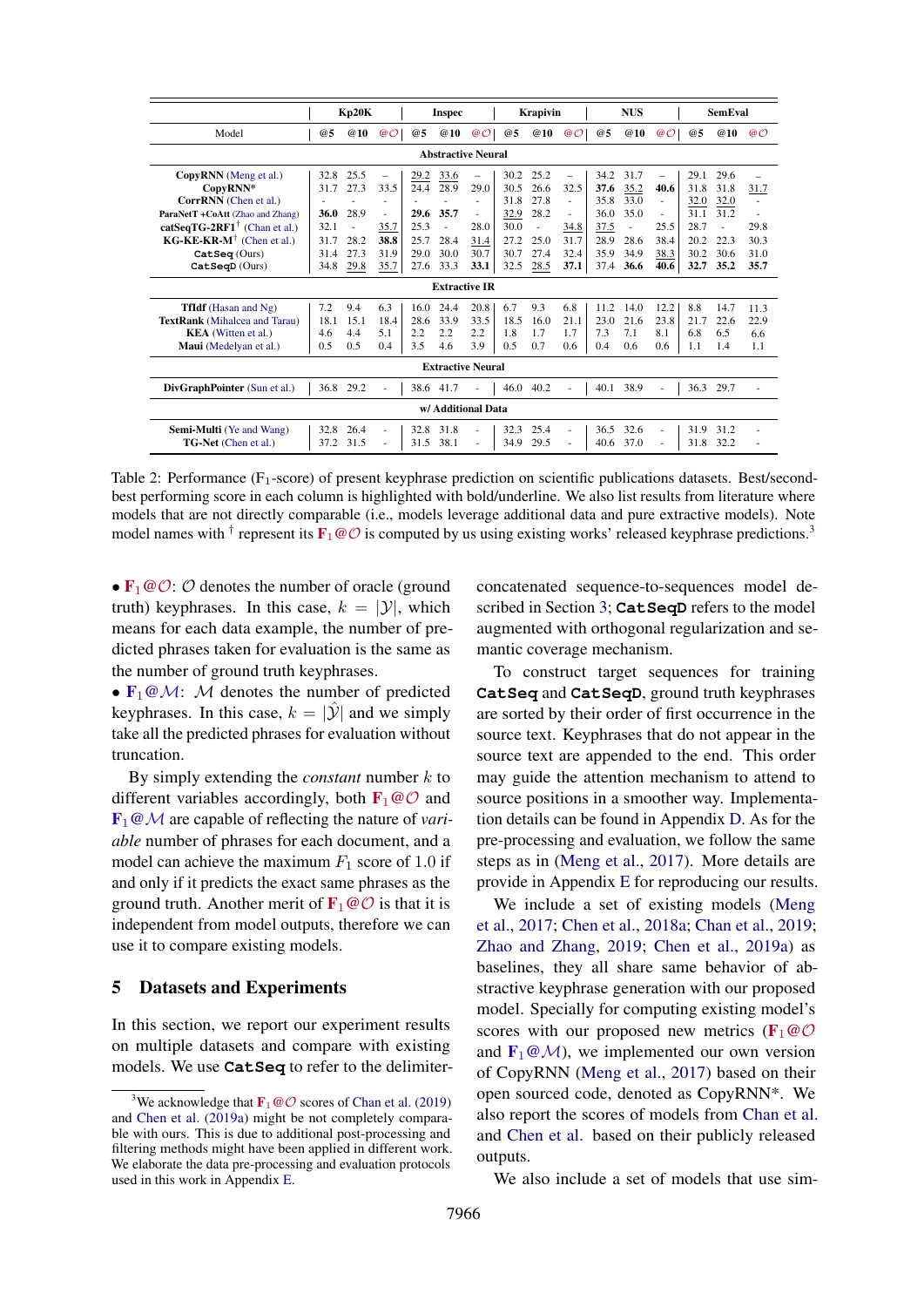<span id="page-6-2"></span>

|                                         |                            | Present                            |                                    | Absent               |                      |
|-----------------------------------------|----------------------------|------------------------------------|------------------------------------|----------------------|----------------------|
| Model                                   | $\mathbf{F}_1@5$           | $\mathbf{F}_1 \otimes \mathbf{10}$ | $\mathbf{F}_1 \otimes \mathcal{O}$ | <b>R</b> @10         | R@50                 |
| TfIdf<br>TextRank<br><b>KEA</b><br>Maui | 8.0<br>12.1<br>4.9<br>35.8 | 8.9<br>10.1<br>4.8<br>23.3         | 5.2<br>11.6<br>5.3<br>51.8         |                      |                      |
| CopyRNN*<br>CatSeq<br>CatSeqD           | 44.2<br>48.3<br>48.7       | 30.3<br>45.5<br>43.9               | 66.2<br>63.5<br>65.6               | 48.8<br>40.7<br>54.8 | 66.0<br>42.2<br>65.7 |

Table 3: Model performance on STACKEX dataset.

ilar strategies but can not directly compare with. This includes four non-neural extractive models: TfIdf [\(Hasan and Ng,](#page-8-12) [2010\)](#page-8-12), TextRank [\(Mihalcea](#page-9-9) [and Tarau,](#page-9-9) [2004\)](#page-9-9), KEA [\(Witten et al.,](#page-9-3) [1999\)](#page-9-3), and Maui [\(Medelyan et al.,](#page-9-7) [2009\)](#page-9-7); one neural extractive model [\(Sun et al.,](#page-9-15) [2019\)](#page-9-15); and two neural models that use additional data (e.g., title) [\(Ye and Wang,](#page-9-1) [2018;](#page-9-1) [Chen et al.,](#page-8-13) [2019b\)](#page-8-13).

In Section [5.3,](#page-7-0) we apply the self-terminating decoding strategy. Since no existing model supports such decoding strategy, we only report results from our proposed models. They can be used for comparison in future studies.

#### <span id="page-6-4"></span>5.1 Experiments on Scientific Publications

Our first dataset consists of a collection of scientific publication datasets, namely  $KP20K$ ,  $INSPEC$ , KRAPIVIN, NUS, and SEMEVAL, that have been widely used in existing literature [\(Meng et al.,](#page-9-0) [2017;](#page-9-0) [Chen et al.,](#page-8-0) [2018a;](#page-8-0) [Ye and Wang,](#page-9-1) [2018;](#page-9-1) [Chen et al.,](#page-8-1) [2018b;](#page-8-1) [Chan et al.,](#page-8-3) [2019;](#page-8-3) [Zhao and Zhang,](#page-9-16) [2019;](#page-9-16) [Chen et al.,](#page-8-4) [2019a;](#page-8-4) [Sun et al.,](#page-9-15) [2019\)](#page-9-15). KP20K, for example, was introduced by [Meng et al.](#page-9-0) [\(2017\)](#page-9-0) and comprises more than half a million scientific publications. For each article, the abstract and title are used as the source text while the author keywords are used as target. The other four datasets contain much fewer articles, and thus used to test transferability of our model.

We report our model's performance on the *present*-keyphrase portion of the KP20K dataset in Table [2.](#page-5-1)<sup>[4](#page-6-0)</sup> To compare with previous works, we provide compute  $F_1@5$  and  $F_1@10$  scores. The new proposed  $\mathbf{F}_1 \textcircled{O}$  metric indicates consistent ranking with  $F_1@5/10$  for most cases. Due to its target number sensitivity, we find that its value is closer to  $F_1@5$  for KP20K and KRAPIVIN where average target keyphrases is less and closer to  $F_1@10$  for the other three datasets.

<span id="page-6-3"></span>

|                                    | KP20 <sub>K</sub>            |                                    | <b>STACKEX</b>               |                              |  |  |  |
|------------------------------------|------------------------------|------------------------------------|------------------------------|------------------------------|--|--|--|
| Model                              | $\mathbf{F}_1 @ \mathcal{O}$ | $\mathbf{F}_1 \, @ \, \mathcal{M}$ | $\mathbf{F}_1 @ \mathcal{O}$ | $\mathbf{F}_1 @ \mathcal{M}$ |  |  |  |
| Greedy Search                      |                              |                                    |                              |                              |  |  |  |
| CatSeq<br>CatSeqD                  | 33.1<br>33.4                 | 32.4<br>33.9                       | 59.2<br>59.6                 | 56.3<br>59.3                 |  |  |  |
| Top Ranked Sequence in Beam Search |                              |                                    |                              |                              |  |  |  |
| CatSeq<br>CatSeqD                  | 24.3<br>31.9                 | 25.1<br>33.4                       | 52.4<br>56.5                 | 52.7<br>57.0                 |  |  |  |

Table 4:  $\mathbf{F}_1 \otimes \mathcal{O}$  and  $\mathbf{F}_1 \otimes \mathcal{M}$  when generating variable number of keyphrases (self-terminating decoding).

From the result we can see that our **CatSeqD** outperform *existing abstractive models* on most of the datasets. Our implemented CopyRNN\* achieves better or comparable performance against the original model, and on NUS and SemEval the advantage is more salient.

As for the proposed models, both **CatSeq** and **CatSeqD** yield comparable results to CopyRNN, indicating that  $\text{OnE2SEQ}$  paradigm can work well as an alternative option for the keyphrase generation task. **CatSeqD** outperforms **CatSeq** on all metrics, suggesting the semantic coverage and orthogonal regularization help the model to generate higher quality keyphrases and achieve better generalizability. To our surprise, on the metric  $F_1@10$ for KP20K and KRAPIVIN (average number of keyphrases is only 5), where high-recall models like CopyRNN are more favored, **CatSeqD** is still able to outperform ONE2ONE baselines, indicating that the proposed mechanisms for diverse generation are effective.

# 5.2 Experiments on The **ST A C KEX** Dataset

Inspired by the StackLite tag recommendation task on Kaggle, we build a new benchmark based on the public StackExchange data<sup>[5](#page-6-1)</sup>. We use questions with titles as source, and user-assigned tags as target keyphrases. We provide details regarding our data collection in Appendix [C.](#page-11-2)

Since oftentimes the questions on StackExchange contain less information than in scientific publications, there are fewer keyphrases per data point in ST A C KEX (statistics are shown in Table [1\)](#page-0-0). Furthermore, StackExchange uses a tag recommendation system that suggests topic-relevant tags to users while submitting questions; therefore, we are more likely to see general terminology such as

<span id="page-6-0"></span><sup>&</sup>lt;sup>4</sup>We show experiment results on absent data in Appendix [B.](#page-10-1)

<span id="page-6-1"></span><sup>&</sup>lt;sup>5</sup>https://archive.org/details/stackexchange, we choose 19 computer science related topics from Oct. 2017 dump.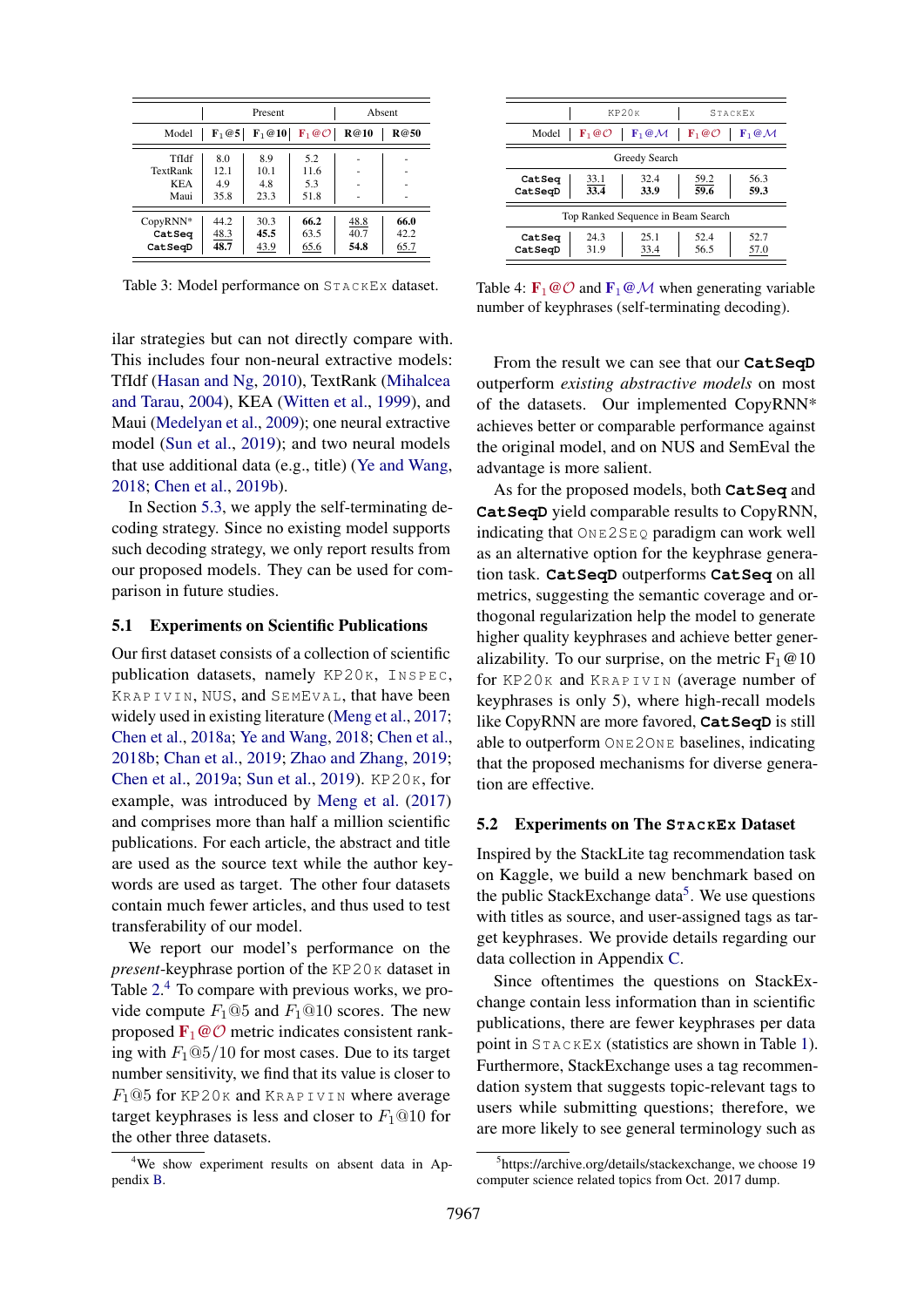<span id="page-7-2"></span>

| Model          |      |      | $KP20K$ Inspec Krapivin NUS |      | SemEval |
|----------------|------|------|-----------------------------|------|---------|
| CatSeq         | 31.9 | 30.7 | 32.3                        | 38.3 | 31.0    |
| $+$ Orth. Reg. | 31.1 | 29.3 | 31.0                        | 36.5 | 29.5    |
| $+$ Sem. Cov.  | 32.9 | 32.1 | 34.5                        | 40.2 | 32.9    |
| CatSeqD        | 35.7 | 33.1 | 37.1                        | 40.6 | 35.7    |

Table 5: Ablation study with  $\mathbf{F}_1 \omega \mathcal{O}$  scores on five scientific publication datasets.

Linux and Java<sup>[6](#page-7-1)</sup>. This characteristic challenges models with respect to their ability to distill major topics of a question rather than selecting specific snippets from the text.

We report our models' performance on ST A C KEX in Table [3.](#page-6-2) Results show **CatSeqD** performs the best in general; on the *absent*-keyphrase generation tasks, it outperforms **CatSeq** by a large margin.

#### <span id="page-7-0"></span>5.3 Generating Variable Number Keyphrases

One key advantage of our proposed model is the capability of predicting the number of keyphrases conditioned on the given source text. We thus conduct a set of experiments on  $KP20K$  and  $STACKEX$ present keyphrase generation tasks, as shown in Table [4,](#page-6-3) to study such behavior. We adopt the selfterminating decoding strategy (Section [3.3\)](#page-3-1), and use both  $\mathbf{F}_1 \textcircled{O}$  and  $\mathbf{F}_1 \textcircled{O} \mathcal{M}$  (Section [4\)](#page-4-1) to evaluate.

In these experiments, we use beam search as in most Natural Language Generation (NLG) tasks, i.e., only use the top ranked prediction sequence as output. We compare the results with greedy search. Since no existing model is capable of generating variable number of keyphrases, in this subsection we only report performance on such setting from **CatSeq** and **CatSeqD**.

From Table [4](#page-6-3) we observe that in the variable number generation setting, greedy search outperforms beam search consistently. This may because beam search tends to generate short and similar sequences. We can also see the resulting  $\mathbf{F}_1 \textcircled{c} \mathcal{O}$  scores are generally lower than results reported in previous subsections, this suggests an over-generation decoding strategy may still benefit from achieving higher recall.

## 6 Analysis and Discussion

# 6.1 Ablation Study

We conduct an ablation experiment to study the effects of orthogonal regularization and semantic coverage mechanism on **CatSeq**. As shown in Table [5,](#page-7-2) semantic coverage provides significant boost to **CatSeq**'s performance on all datasets. Orthogonal regularization hurts performance when is solely applied to **CatSeq** model. Interestingly, when both components are enabled (**CatSeqD**), the model outperforms **CatSeq** by a noticeable margin on all datasets, this suggests the two components help keyphrase generation in a synergistic way. One future direction is to apply orthogonal regularization directly on target encoder, since the regularizer can potentially diversify target representations at phrase level, which may further encourage diverse keyphrase generation in decoder.

### <span id="page-7-3"></span>6.2 Visualizing Diversified Generation

To verify our assumption that target encoding and orthogonal regularization help to boost the diversity of generated sequences, we use two metrics, one quantitative and one qualitative, to measure diversity of generation.

First, we simply calculate the average *unique* predicted phrases produced by both **CatSeq** and **CatSeqD** in experiments shown in Section [5.1](#page-6-4) (beam size is 50). The resulting numbers are 20.38 and 89.70 for **CatSeq** and **CatSeqD** respectively. Second, from the model running on the KP20K validation set, we randomly sample 2000 decoder hidden states at  $k$  steps following a delimiter  $(k = 1, 2, 3)$  and apply an unsupervised clustering method (t-SNE [\(van der Maaten and Hinton,](#page-9-26) [2008\)](#page-9-26)) on them. From the Figure [2](#page-8-14) we can see that hidden states sampled from **CatSeqD** are easier to cluster while hidden states sampled from **CatSeq** yield one mass of vectors with no obvious distinct clusters. Results on both metrics suggest target encoding and orthogonal regularization indeed help diversifying generation of our model.

# 6.3 Qualitative Analysis

To illustrate the difference of predictions between our proposed models, we show an example cho-sen from the KP20K validation set in Appendix [F.](#page-12-0) In this example there are 29 ground truth phrases. Neither of the models is able to generate all of the

<span id="page-7-1"></span><sup>&</sup>lt;sup>6</sup>One example is shown in Appendix [F.](#page-12-0)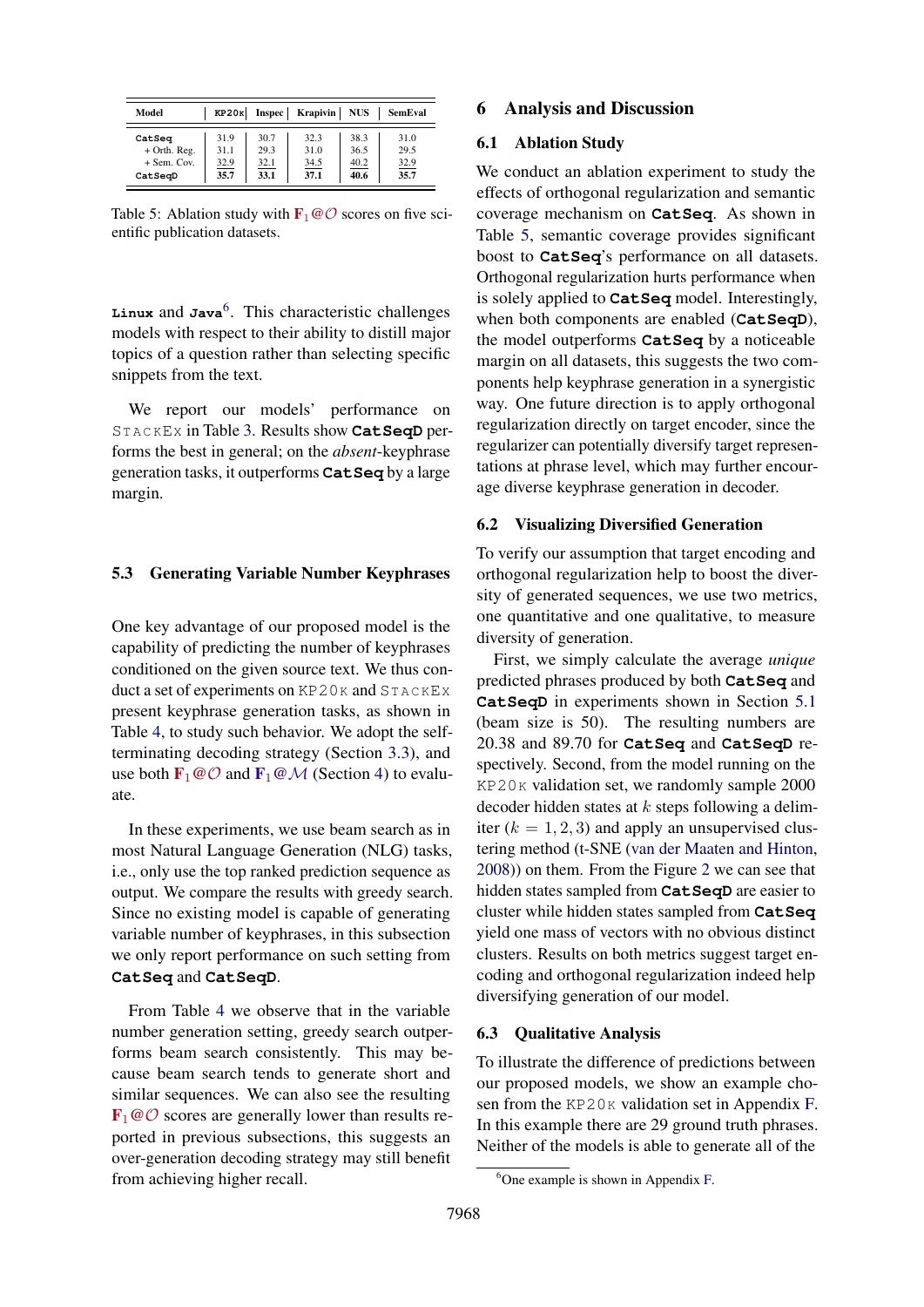<span id="page-8-14"></span>

Figure 2: t-SNE results on decoder hidden states. Upper row: **CatSeq**; lower row: **CatSeqD**; column k shows hidden states sampled from tokens at  $k$  steps following a delimiter.

keyphrases, but it is obvious that the predictions from **CatSeq** all start with "test", while predictions from **CatSeqD** are diverse. This to some extent verifies our assumption that without the target encoder and orthogonal regularization, decoder states following delimiters are less diverse.

### 7 Conclusion and Future Work

We propose a recurrent generative model that sequentially generates multiple keyphrases, with two extra modules that enhance generation diversity. We propose new metrics to evaluate keyphrase generation. Our model shows competitive performance on a set of keyphrase generation datasets, including one introduced in this work. In future work, we plan to investigate how target phrase order affects the generation behavior, and further explore set generation in an order invariant fashion.

### Acknowledgments

This work is supported by the National Science Foundation under grant No. 1525186. This research was also supported in part by the University of Pittsburgh Center for Research Computing through the resources provided. The authors thank the anonymous ACL reviewers for their helpful feedback and suggestions.

### References

- <span id="page-8-5"></span>Bahdanau, D., Cho, K., and Bengio, Y. (2014). Neural machine translation by jointly learning to align and translate. *CoRR*, abs/1409.0473.
- <span id="page-8-10"></span>Bousmalis, K., Trigeorgis, G., Silberman, N., Krishnan, D., and Erhan, D. (2016). Domain separation networks. *CoRR*, abs/1608.06019.
- <span id="page-8-3"></span>Chan, H. P., Chen, W., Wang, L., and King, I. (2019). Neural keyphrase generation via reinforcement learning with adaptive rewards. *arXiv preprint arXiv:1906.04106*.
- <span id="page-8-0"></span>Chen, J., Zhang, X., Wu, Y., Yan, Z., and Li, Z. (2018a). Keyphrase generation with correlation constraints. *CoRR*, abs/1808.07185.
- <span id="page-8-4"></span>Chen, W., Chan, H. P., Li, P., Bing, L., and King, I. (2019a). An integrated approach for keyphrase generation via exploring the power of retrieval and extraction. *arXiv preprint arXiv:1904.03454*.
- <span id="page-8-1"></span>Chen, W., Gao, Y., Zhang, J., King, I., and Lyu, M. R. (2018b). Title-guided encoding for keyphrase generation. *CoRR*, abs/1808.08575.
- <span id="page-8-13"></span>Chen, W., Gao, Y., Zhang, J., King, I., and Lyu, M. R. (2019b). Title-guided encoding for keyphrase generation. In *Proceedings of the AAAI Conference on Artificial Intelligence*, volume 33, pages 6268–6275.
- <span id="page-8-15"></span>Cho, K., Van Merrienboer, B., Gulcehre, C., Bah- ¨ danau, D., Bougares, F., Schwenk, H., and Bengio, Y. (2014). Learning phrase representations using rnn encoder-decoder for statistical machine translation. *arXiv preprint arXiv:1406.1078*.
- <span id="page-8-8"></span>Du, X., Shao, J., and Cardie, C. (2017). Learning to ask: Neural question generation for reading comprehension. *CoRR*, abs/1705.00106.
- <span id="page-8-11"></span>Forster, K. I. and Bednall, E. S. (1976). Terminating and exhaustive search in lexical access. *Memory & Cognition*, 4(1):53–61.
- <span id="page-8-2"></span>Gollapalli, S. D., Li, X., and Yang, P. (2017). Incorporating expert knowledge into keyphrase extraction. In *AAAI*, pages 3180–3187. AAAI Press.
- <span id="page-8-7"></span>Gu, J., Lu, Z., Li, H., and Li, V. O. K. (2016). Incorporating copying mechanism in sequence-to-sequence learning. *CoRR*, abs/1603.06393.
- <span id="page-8-6"></span>Gülçehre, Ç., Ahn, S., Nallapati, R., Zhou, B., and Bengio, Y. (2016). Pointing the unknown words. *CoRR*, abs/1603.08148.
- <span id="page-8-12"></span>Hasan, K. S. and Ng, V. (2010). Conundrums in unsupervised keyphrase extraction: making sense of the state-of-the-art. In *Proceedings of the 23rd International Conference on Computational Linguistics: Posters*, pages 365–373. Association for Computational Linguistics.
- <span id="page-8-9"></span>Hjelm, R. D., Fedorov, A., Lavoie-Marchildon, S., Grewal, K., Bachman, P., Trischler, A., and Bengio, Y. (2018). Learning deep representations by mutual information estimation and maximization. *arXiv preprint arXiv:1808.06670*.
- <span id="page-8-16"></span>Kingma, D. and Ba, J. (2014). Adam: A method for stochastic optimization. *arXiv preprint arXiv:1412.6980*.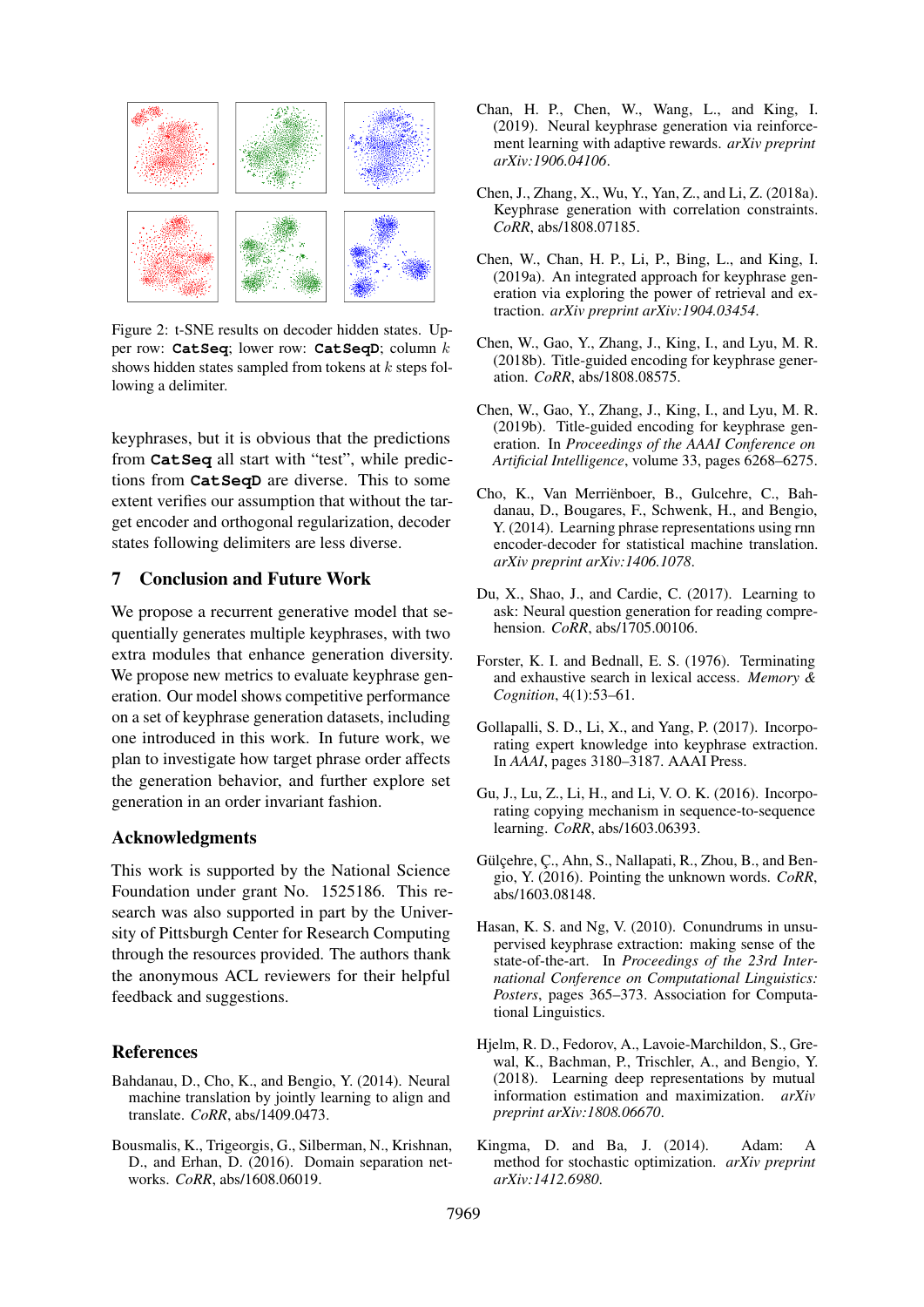- <span id="page-9-29"></span>Klein, G., Kim, Y., Deng, Y., Senellart, J., and Rush, A. M. (2017). OpenNMT: Open-source toolkit for neural machine translation. In *Proc. ACL*.
- <span id="page-9-10"></span>Le, T. T. N., Nguyen, M. L., and Shimazu, A. (2016). Unsupervised keyphrase extraction: Introducing new kinds of words to keyphrases. *29th Australasian Joint Conference, Hobart, TAS, Australia, December 5-8, 2016*.
- <span id="page-9-4"></span>Liu, Z., Chen, X., Zheng, Y., and Sun, M. (2011). Automatic keyphrase extraction by bridging vocabulary gap. *ACL*.
- <span id="page-9-23"></span>Logeswaran, L. and Lee, H. (2018). An efficient framework for learning sentence representations. *CoRR*, abs/1803.02893.
- <span id="page-9-8"></span>Lopez, P. and Romary, L. (2010). Humb: Automatic key term extraction from scientific articles in grobidp. *the 5th International Workshop on Semantic Evaluation*.
- <span id="page-9-13"></span>Luan, Y., Ostendorf, M., and Hajishirzi, H. (2017). Scientific information extraction with semi-supervised neural tagging. *CoRR*, abs/1708.06075.
- <span id="page-9-7"></span>Medelyan, O., Frank, E., and Witten, I. H. (2009). Human-competitive tagging using automatic keyphrase extraction. *EMNLP*.
- <span id="page-9-0"></span>Meng, R., Zhao, S., Han, S., He, D., Brusilovsky, P., and Chi, Y. (2017). Deep keyphrase generation. In *ACL*.
- <span id="page-9-9"></span>Mihalcea, R. and Tarau, P. (2004). Textrank: Bringing order into text. In *Proceedings of the 2004 conference on empirical methods in natural language processing*, pages 404–411.
- <span id="page-9-28"></span>Paszke, A., Gross, S., Chintala, S., Chanan, G., Yang, E., DeVito, Z., Lin, Z., Desmaison, A., Antiga, L., and Lerer, A. (2017). Automatic differentiation in pytorch. In *NIPS-W*.
- <span id="page-9-18"></span>Paulus, R., Xiong, C., and Socher, R. (2017). A deep reinforced model for abstractive summarization. *CoRR*, abs/1705.04304.
- <span id="page-9-2"></span>Reddy, D. R. et al. (1977). Speech understanding systems: A summary of results of the five-year research effort. *Department of Computer Science. Camegie-Mell University, Pittsburgh, PA*, 17.
- <span id="page-9-27"></span>Srivastava, N., Hinton, G., Krizhevsky, A., Sutskever, I., and Salakhutdinov, R. (2014). Dropout: A simple way to prevent neural networks from overfitting. *J. Mach. Learn. Res.*
- <span id="page-9-14"></span>Subramanian, S., Wang, T., Yuan, X., and Trischler, A. (2017). Neural models for key phrase detection and question generation. *CoRR*, abs/1706.04560.
- <span id="page-9-15"></span>Sun, Z., Tang, J., Du, P., Deng, Z.-H., and Nie, J.-Y. (2019). Divgraphpointer: A graph pointer network for extracting diverse keyphrases. *arXiv preprint arXiv:1905.07689*.
- <span id="page-9-17"></span>Sutskever, I., Vinyals, O., and Le, Q. V. (2014). Sequence to sequence learning with neural networks. In *NIPS*.
- <span id="page-9-24"></span>van den Oord, A., Li, Y., and Vinyals, O. (2018). Representation learning with contrastive predictive coding. *CoRR*, abs/1807.03748.
- <span id="page-9-26"></span>van der Maaten, L. and Hinton, G. (2008). Visualizing high-dimensional data using t-sne. *Journal of Machine Learning Research*, 9:2579–2605.
- <span id="page-9-25"></span>Van Zandt, T. and Townsend, J. T. (1993). Selfterminating versus exhaustive processes in rapid visual and memory search: An evaluative review. *Perception & Psychophysics*, 53(5):563–580.
- <span id="page-9-11"></span>Wan, X. and Xiao, J. (2008). Single document keyphrase extraction using neighborhood knowledge. *AAAI*.
- <span id="page-9-5"></span>Wang, M., Zhao, B., and Huang, Y. (2016). Ptr: Phrasebased topical ranking for automatic keyphrase extraction in scientific publications. *ICONIP 2016*.
- <span id="page-9-3"></span>Witten, I. H., Paynter, G. W., Frank, E., Gutwin, C., and Nevill-Manning, C. G. (1999). Kea: Practical automatic keyphrase extraction. In *DL '99*.
- <span id="page-9-22"></span>Xu, Q., Zhang, J., Qu, L., Xie, L., and Nock, R. (2018). D-page: Diverse paraphrase generation. *CoRR*.
- <span id="page-9-6"></span>Yang, Z., Hu, J., Salakhutdinov, R., and Cohen, W. W. (2017). Semi-supervised qa with generative domainadaptive nets. In *ACL*.
- <span id="page-9-1"></span>Ye, H. and Wang, L. (2018). Semi-supervised learning for neural keyphrase generation. *CoRR*, abs/1808.06773.
- <span id="page-9-20"></span>Yuan, X., Wang, T., Gülçehre, Ç., Sordoni, A., Bachman, P., Subramanian, S., Zhang, S., and Trischler, A. (2017). Machine comprehension by text-to-text neural question generation. *CoRR*, abs/1705.02012.
- <span id="page-9-12"></span>Zhang, Q., Wang, Y., Gong, Y., and Huang, X. (2016). Keyphrase extraction using deep recurrent neural networks on twitter. In *EMNLP*.
- <span id="page-9-21"></span>Zhang, X. and Lapata, M. (2017). Sentence simplification with deep reinforcement learning. *CoRR*, abs/1703.10931.
- <span id="page-9-16"></span>Zhao, J. and Zhang, Y. (2019). Incorporating linguistic constraints into keyphrase generation. In *Proceedings of the 57th Annual Meeting of the Association for Computational Linguistics*, pages 5224–5233.
- <span id="page-9-19"></span>Zhou, Q., Yang, N., Wei, F., and Zhou, M. (2017). Selective encoding for abstractive sentence summarization. *CoRR*, abs/1704.07073.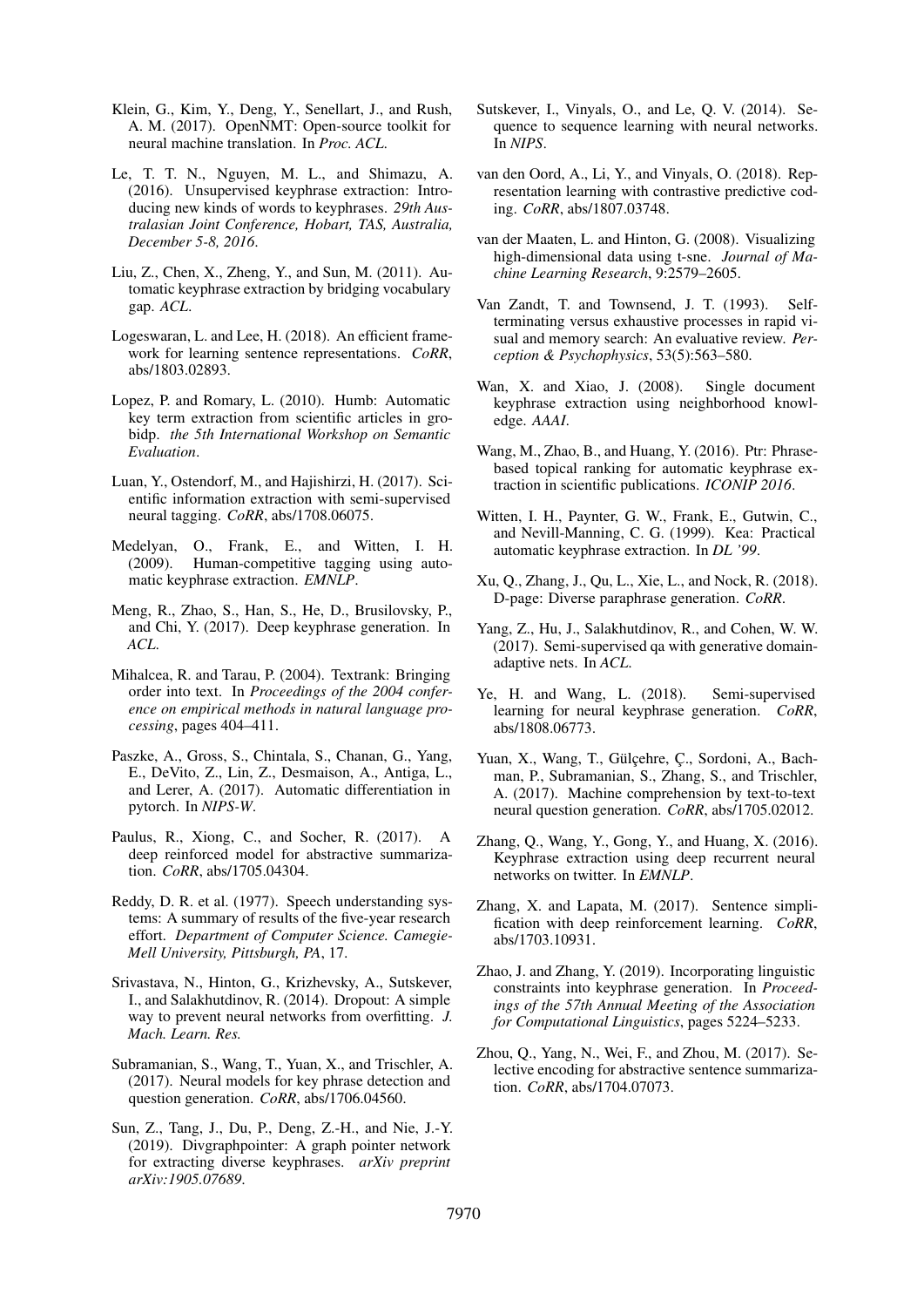#### <span id="page-10-0"></span>A Sequence to Sequence Generation

## A.1 The Encoder-Decoder Model

Given a source text consisting of  $N$  words  $w_e^1, \ldots, w_e^N$ , the encoder converts their corresponding embeddings  $x_e^1, \ldots, x_e^N$  into a set of N realvalued vectors  $h_e = (h_e^1, \dots, h_e^N)$  with a bidirectional GRU [\(Cho et al.,](#page-8-15) [2014\)](#page-8-15):

$$
h_{e,\text{fwd}}^t = \text{GRU}_{e,\text{fwd}}(x_e^t, h_{e,\text{fwd}}^{t-1}),
$$
  
\n
$$
h_{e,\text{bwd}}^t = \text{GRU}_{e,\text{bwd}}(x_e^t, h_{e,\text{bwd}}^{t+1}),
$$
  
\n
$$
h_e^t = \langle h_{e,\text{fwd}}^t, h_{e,\text{bwd}}^t \rangle.
$$
 (6)

Dropout [\(Srivastava et al.,](#page-9-27) [2014\)](#page-9-27) is applied to both  $x_e$  and  $h_e$  for regularization.

The decoder is a uni-directional GRU, which generates a new state  $h_d^t$  at each time-step t from the word embedding  $x_d^{\overline{t}}$  and the recurrent state  $h_d^{t-1}$  $\frac{t-1}{d}$ :

$$
h_d^t = \text{GRU}_d(x_d^t, h_d^{t-1}).^7 \tag{7}
$$

The initial state  $h_d^0$  is derived from the final encoder state  $h_e^N$  by applying a single-layer feedforward neural net (FNN):

$$
h_d^0 = L_0^{\tanh}(h_e^N). \tag{8}
$$

Dropout is applied to both the embeddings  $x_d$  and the GRU states  $h_d$ .

### A.2 Attentive Decoding

When generating token  $y^t$ , in order to better incorporate information from the source text, an attention mechanism [\(Bahdanau et al.,](#page-8-5) [2014\)](#page-8-5) is employed to infer the importance  $\alpha^{t,i}$  of each source word  $w_e^i$  given the current decoder state  $h_d^t$ . This importance is measured by an energy function with a 2-layer FNN:

energy
$$
(h_d^t, h_e^i) = L_1(L_2^{\text{tanh}}(\langle h_d^t, h_e^i \rangle)).
$$
 (9)

The output over all decoding steps  $t$  thus define a distribution over the source sequence:

$$
\alpha^t = \text{softmax}(\text{energy}(h_d^t, h_e)).\tag{10}
$$

These attention scores are then used as weights for a refined representation of the source encodings, which is then concatenated to the decoder state  $h_d^t$ to derive a generative distribution  $p_a$ :

$$
p_a(y^t) = L_3^{\text{softmax}}(L_4^{\text{tanh}}(\langle h_d^t, \sum_i \alpha^{t,i} \cdot h_e^i \rangle)),
$$
\n(11)

where the output size of  $L_3$  equals to the target vocabulary size. Subscript a indicates the *abstractive* nature of  $p_a$  since it is a distribution over a prescribed vocabulary.

#### A.3 Pointer Softmax

We employ the pointer softmax (Gülçehre et al., [2016\)](#page-8-6) mechanism to switch between generating a token  $y^t$  (from a vocabulary) and pointing (to a token in the source text). Specifically, the pointer softmax module computes a scalar switch  $s^t$  at each generation time-step and uses it to interpolate the abstractive distribution  $p_a(y^t)$  over the vocabulary (see Equation [11\)](#page-10-3) and the extractive distribution  $p_x(y^t) = \alpha^t$  over the source text tokens:

$$
p(y^{t}) = s^{t} \cdot p_{a}(y^{t}) + (1 - s^{t}) \cdot p_{x}(y^{t}), \quad (12)
$$

where  $s^t$  is conditioned on both the attentionweighted source representation  $\sum_i \alpha^{t,i} \cdot h_e^i$  and the decoder state  $h_d^t$ :

$$
s^{t} = L_5^{\text{sigmoid}}(\tanh(L_6(\sum_{i} \alpha^{t,i} \cdot h_e^i) + L_7(h_d^t))).
$$
\n(13)

# <span id="page-10-1"></span>B Experiment Results on **KP20K** Absent Subset

Generating *absent* keyphrases on scientific publication datasets is a rather challenging problem. Existing studies often achieve seemingly good performance by measuring recall on tens and sometimes hundreds of keyphrases produced by exhaustive decoding with a large beam size — thus completely ignoring precision.

We report the models' Recall@10/50 scores on the *absent* portion of five scientific paper datasets in Table [6](#page-11-3) to be in line with previous studies.

<span id="page-10-3"></span>The absent keyphrase prediction highly prefers recall-oriented models, therefore CopyRNN with beam size of 200 is innately proper for this task setting. However, from the results we observe that with the help of exhaustive decoding and diverse mechanisms, **CatSeqD** is able to perform comparably to CopyRNN model, and it generally works better for top predictions. Even though the trend of models' performance somewhat matches what we observe on the *present* data, we argue that it is hard to compare different models' performance on such scale. We argue that  $STACKEX$  is better testbeds for *absent* keyphrase generation.

<span id="page-10-2"></span><sup>&</sup>lt;sup>7</sup>During training (with teacher forcing),  $w_d^t$  is the ground truth target token at previous time-step  $t-1$ ; during evaluation,  $w_d^t = y^{\bar{t}-1}$ , is the prediction at the previous time-step.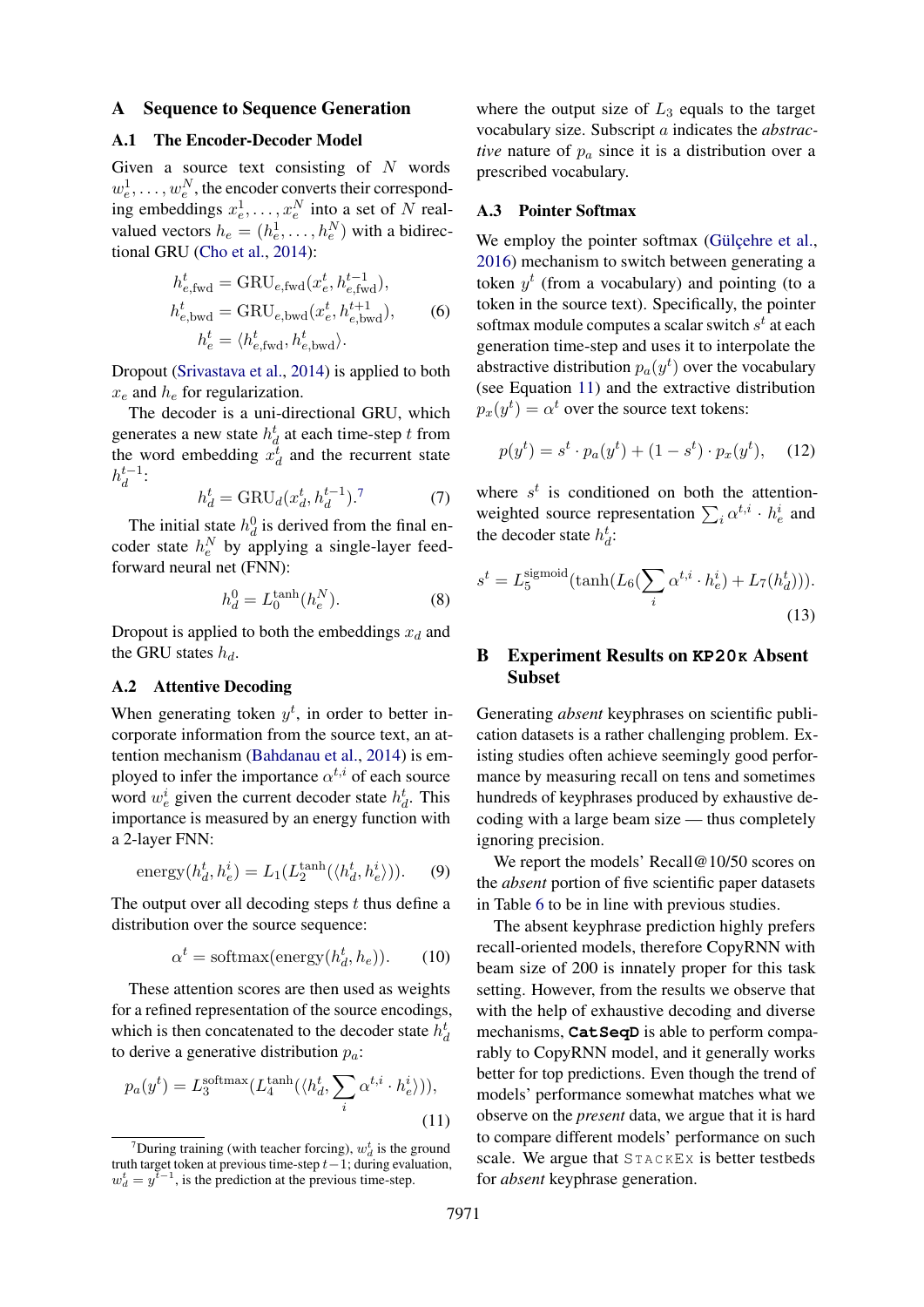<span id="page-11-3"></span>

|                                                             |             | Kp20K                      | Inspec      | <b>Krapivin</b>            | <b>NUS</b>  |             | <b>SemEval</b> |            |
|-------------------------------------------------------------|-------------|----------------------------|-------------|----------------------------|-------------|-------------|----------------|------------|
| Model                                                       | <b>R@10</b> | <b>R@50</b><br><b>R@10</b> | <b>R@50</b> | <b>R@10</b><br><b>R@50</b> | <b>R@10</b> | <b>R@50</b> | <b>R@10</b>    | R@50       |
| CopyRNN (Meng et al., 2017)<br>CopyRNN* (Meng et al., 2017) | 11.5<br>3.3 | 18.9<br>5.1<br>4.0<br>8.7  | 10.1<br>8.3 | 19.5<br>11.6<br>4.0<br>8.1 | 7.8<br>2.4  | 14.4<br>8.1 | 4.9<br>0.5     | 7.5<br>2.6 |
| CatSeq(ours)<br>$CatSeqD$ (ours)                            | 6.0<br>11.7 | 2.8<br>6.2<br>5.2<br>15.1  | 2.9<br>7.1  | 7.4<br>7.0<br>12.0<br>14.5 | 3.7<br>8.4  | 3.1<br>11.0 | 2.5<br>4.6     | 2.5<br>6.3 |

Table 6: Performance of absent keyphrase prediction on scientific publications datasets. Best/second-best performing score in each column is highlighted with bold/underline.

### <span id="page-11-2"></span>C **ST A C KEX** Data Collection

We download the public data dump from [https:](https://archive.org/details/stackexchange) [//archive.org/details/stackexchange](https://archive.org/details/stackexchange), and choose 19 computer science related topics from Oct. 2017 dump. We select computer science forums (CS/AI), using "title" + "body" as source text and "tags" as the target keyphrases. After removing questions without valid tags, we collect 330,965 questions. We thus randomly select 16,000 for validation, and another 16,000 as test set. Note some questions in StackExchange forums contain large blocks of code, resulting in long texts (sometimes more than 10,000 tokens after tokenization), this is difficult for most neural models to handle. Consequently, we truncate texts to 300 tokens and 1,000 tokens for training and evaluation splits respectively.

#### <span id="page-11-1"></span>D Implementation Details

Implementation details of our proposed models are as follows. In all experiments, the word embeddings are initialized with 100-dimensional random matrices. The number of hidden units in both the encoder and decoder GRU are 150. The number of hidden units in target encoder GRU is 150. The size of vocabulary is 50,000. In all experiments, we use a dropout rate of 0.1.

The numbers of hidden units in MLPs described in Section [3](#page-2-1) are as follows. During negative sampling, we randomly sample 16 samples from the same batch, thus target encoding loss in Equation [2](#page-3-2) is a 17-way classification loss. In **CatSeqD**, we select both  $\lambda_{\text{OR}}$  and  $\lambda_{\text{SC}}$  in Equation [4](#page-3-3) from [0.01, 0.03, 0.1, 0.3, 1.0] using validation sets. The selected values are listed in Table [7.](#page-11-4)

We use *Adam* [\(Kingma and Ba,](#page-8-16) [2014\)](#page-8-16) as the step rule for optimization. The learning rate is  $1e^{-3}$ . The model is implemented using *PyTorch* [\(Paszke](#page-9-28) [et al.,](#page-9-28) [2017\)](#page-9-28) and OpenNMT [\(Klein et al.,](#page-9-29) [2017\)](#page-9-29).

For exhaustive decoding, we use a beam size of 50 and a maximum sequence length of 40.

<span id="page-11-4"></span>

| <b>Experiment Setting</b>                        | $\lambda_{\rm OR}$ | $\lambda_{\mathrm{SC}}$ |
|--------------------------------------------------|--------------------|-------------------------|
| Table 2                                          | 1.0                | 0.03                    |
| Table 3                                          | 0.03               | 0.1                     |
| Table 4, $KP20K$<br>Greedy                       | 1.0                | 0.3                     |
| Table 4, $KP20K$<br>Top Rank                     | 1.0                | 0.3                     |
| Table 4, STACKEX<br>Greedy                       | 1.0                | 0.3                     |
| Table 4, STACKEX<br>Top Rank                     | 1.0                | 0.3                     |
| Table 5, $\texttt{CatSeq} + \text{Orth. Reg.}$   | 0.3                | 0.0                     |
| Table 5, $\texttt{CatSeq} + \texttt{Sem}$ . Cov. | 0.0                | 0.03                    |
| Table 5, CatSeqD                                 |                    | Same as Table 2         |
| Table 6                                          |                    | Same as Table 2         |

Table 7: Semantic coverage and orthogonal regularization coefficients.

Following [Meng et al.](#page-9-0) [\(2017\)](#page-9-0), lowercase and stemming are performed on both the ground truth and generated keyphrases during evaluation.

We leave out 2,000 data examples as validation set for both KP20K and STACKEX and use them to identify optimal checkpoints for testing. And all the scores reported in this paper are from checkpoints with best performances ( $\mathbf{F}_1 \mathcal{Q}(\mathcal{O})$ ) on validation set.

In Section [6.2,](#page-7-3) we use the default parameters for t-SNE in sklearn (learning rate is 200.0, number of iterations is 1000, as defined in  $\delta$ ).

### <span id="page-11-0"></span>E Dataset and Evaluation Details

We strictly follow the data pre-processing and evaluation protocols provided by [Meng et al.](#page-9-0) [\(2017\)](#page-9-0).

We pre-process both document texts and groundtruth keyphrases, including word segmentation, lowercasing and replacing all digits with symbol <digit>. In the datasets, examples with empty ground-truth keyphrases are removed.

<span id="page-11-5"></span><sup>8</sup>[https://scikit-learn.org/stable/](https://scikit-learn.org/stable/modules/generated/sklearn.manifold.TSNE.html) [modules/generated/sklearn.manifold.TSNE.](https://scikit-learn.org/stable/modules/generated/sklearn.manifold.TSNE.html) [html](https://scikit-learn.org/stable/modules/generated/sklearn.manifold.TSNE.html)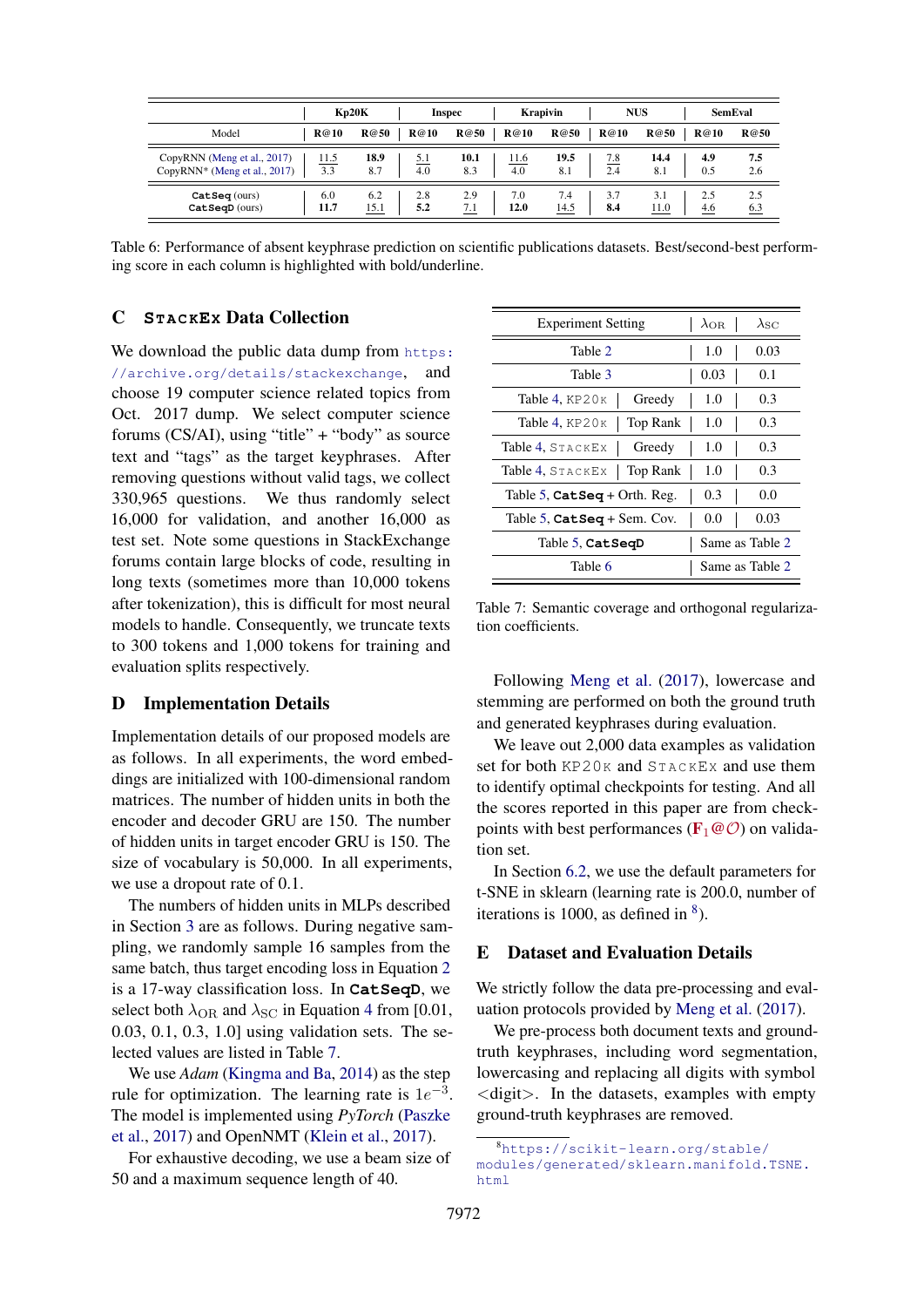We evaluate models' performance on predicting present and absent phrases separately. Specifically, we first lowercase the text, then we determine the presence of each ground-truth keyphrase by checking whether it is a sub-string of the source text (we use Porter Stemmer <sup>[9](#page-12-1)</sup>). To evaluate present phrase performance, we compute Precision/Recall/F1 score (see [14-16](#page-11-0) for formulas) for each document taking only present ground-truth keyphrases as target and ignore the absent ones.

$$
P@k = \frac{\#(correct@k)}{\min\{k, \#(pred)\}}\tag{14}
$$

$$
R = \frac{\#(correct@k)}{\#(target)} \tag{15}
$$

$$
F_1@k = \frac{2 * P@k * R}{P@k + R}
$$
 (16)

where  $\#(pred)$  and  $\#(target)$  are the number of predicted and ground-truth keyphrases respectively; and  $#(correct@k)$  is the number of correct predictions among the first  $k$  results.

We report the macro-averaged scores over documents that have at least one present ground-truth phrases (corresponding to the column #PreDoc in Table [8\)](#page-13-0), and similarly to the case for absent phrase evaluation.

# <span id="page-12-0"></span>F Examples of **KP20K** and **ST A C KEX** with Model Prediction

See Table [9](#page-13-1) and Figure [3.](#page-14-0)

<span id="page-12-1"></span><sup>9</sup>[https://www.nltk.org/api/nltk.stem.](https://www.nltk.org/api/nltk.stem.html#module-nltk.stem.porter) [html#module-nltk.stem.porter](https://www.nltk.org/api/nltk.stem.html#module-nltk.stem.porter)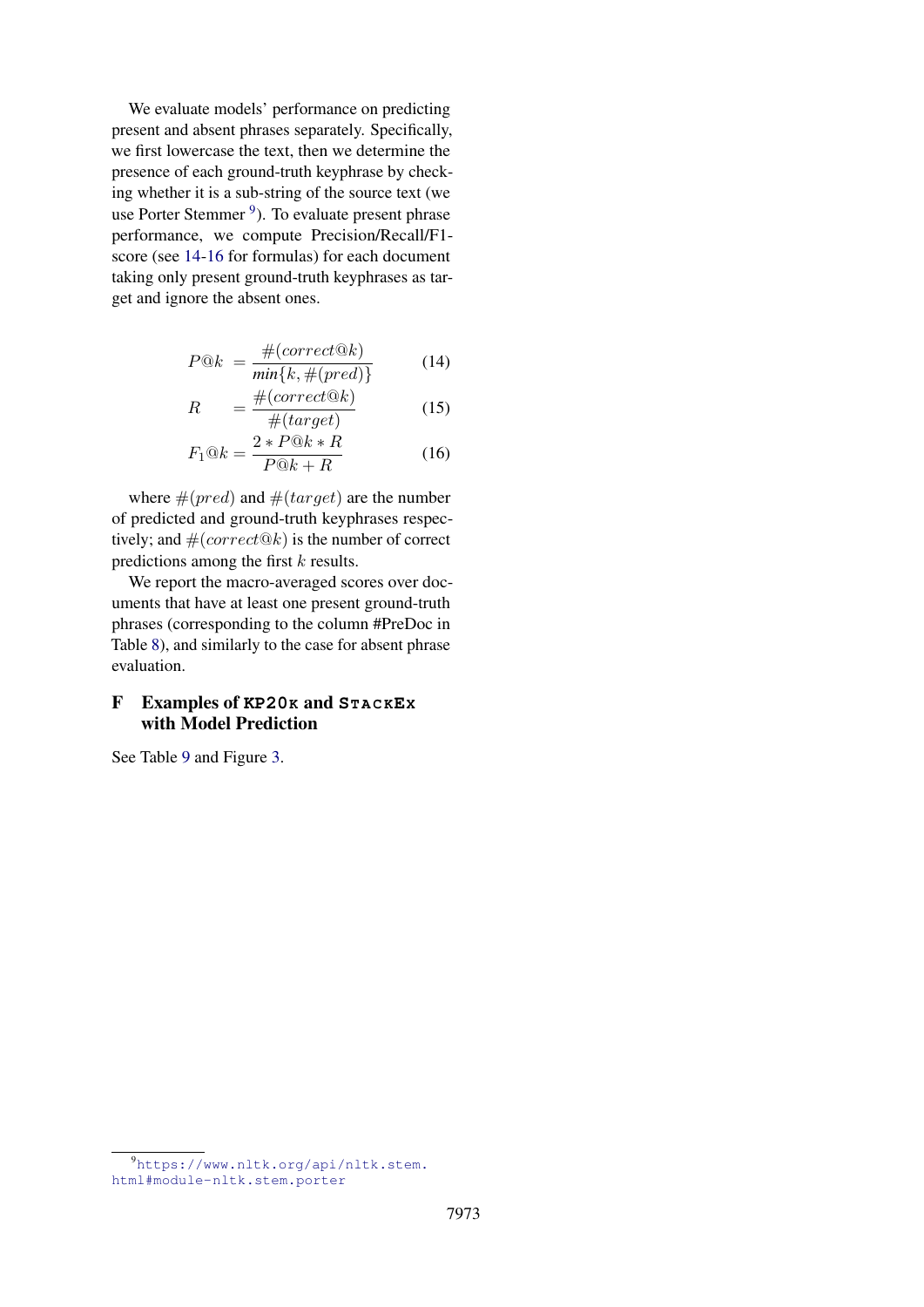<span id="page-13-0"></span>

| <b>Dataset</b>  | #Doc   | #KP     | #PreDoc | $\#PreKP$ | #AbsDoc | #AbsKP |
|-----------------|--------|---------|---------|-----------|---------|--------|
| KP20K           | 19.987 | 105,181 | 19.048  | 66.595    | 16,357  | 38,586 |
| INSPEC          | 500    | 4.913   | 497     | 3,858     | 381     | 1,055  |
| <b>KRAPTVIN</b> | 460    | 2,641   | 437     | 1,485     | 417     | 1,156  |
| NUS             | 211    | 2,461   | 207     | 1,263     | 195     | 1,198  |
| SEMEVAL         | 100    | 1.507   | 100     | 671       | 99      | 836    |
| STACKEX         | 16,000 | 43,131  | 13,475  | 24,809    | 10.984  | 18,322 |
| DUC             | 308    | 2,484   | 308     | 2.421     | 38      | 63     |

Table 8: Statistics on number of documents and keyphrases of each test set. #Doc#KP denotes the number of documents/ground-truth keyphrases in the dataset. #PreKP/#AbsKP denotes the number of present/absent groundtruth keyphrases, and #PreDoc/#AbsDoc denotes the number of documents that contain at least one present/absent ground-truth keyphrase.

<span id="page-13-1"></span>

| Source       | Integration of a Voice Recognition System in a Social Robot Human-robot interaction                                                                                                                                                  |  |  |  |  |  |  |  |
|--------------|--------------------------------------------------------------------------------------------------------------------------------------------------------------------------------------------------------------------------------------|--|--|--|--|--|--|--|
|              | Human-robot interaction $(HRI)(1)$ is one of the main fields in the study and research of robotics. Within this<br>field, dialogue systems and interaction by voice play an important role. When speaking about human-robot natural  |  |  |  |  |  |  |  |
|              | dialogue we assume that the robot has the capability to accurately recognize what the human wants to transmit                                                                                                                        |  |  |  |  |  |  |  |
|              | verbally and even its semantic meaning, but this is not always achieved. In this article we describe the steps and                                                                                                                   |  |  |  |  |  |  |  |
|              | requirements that we went through in order to endow the personal social robot Maggie, developed at the                                                                                                                               |  |  |  |  |  |  |  |
|              | University Carlos III of Madrid, with the capability of understanding the natural language spoken by any human.<br>We have analyzed the different possibilities offered by current software/hardware alternatives by testing them in |  |  |  |  |  |  |  |
|              | real environments. We have obtained accurate data related to the speech recognition capabilities in different                                                                                                                        |  |  |  |  |  |  |  |
|              | environments, using the most modern audio acquisition systems and analyzing not so typical parameters such as<br>user age, gender, intonation, volume, and language. Finally, we propose a new model to classify recognition         |  |  |  |  |  |  |  |
|              | results as accepted or rejected, based on a second automatic speech recognition (ASR) opinion. This new                                                                                                                              |  |  |  |  |  |  |  |
|              | approach takes into account the precalculated success rate in noise intervals for each recognition framework,<br>decreasing the rate of false positives and false negatives.                                                         |  |  |  |  |  |  |  |
| CatSeq       | voice recognition system; social robot; human robot interaction; voice recognition; hri; speech recognition;<br><b>automatic speech recognition</b> ; noise intervals; noise; human robot; automatic speech; natural language        |  |  |  |  |  |  |  |
| CatSeqD      | human robot interaction; voice recognition; social robotics; social robots; integration; speech recognition;<br>hri; social robot; robotics; voice recognition system; recognition; asr; automatic speech recognition;               |  |  |  |  |  |  |  |
| Ground Truth | asr; automatic speech recognition; dialogue; human robot interaction; maggie; social robot;<br>speech recognition; voice recognition;                                                                                                |  |  |  |  |  |  |  |

Table 9: Example from KP20K validation set, and predictions generated by CatSeq and CatSeqD models. .